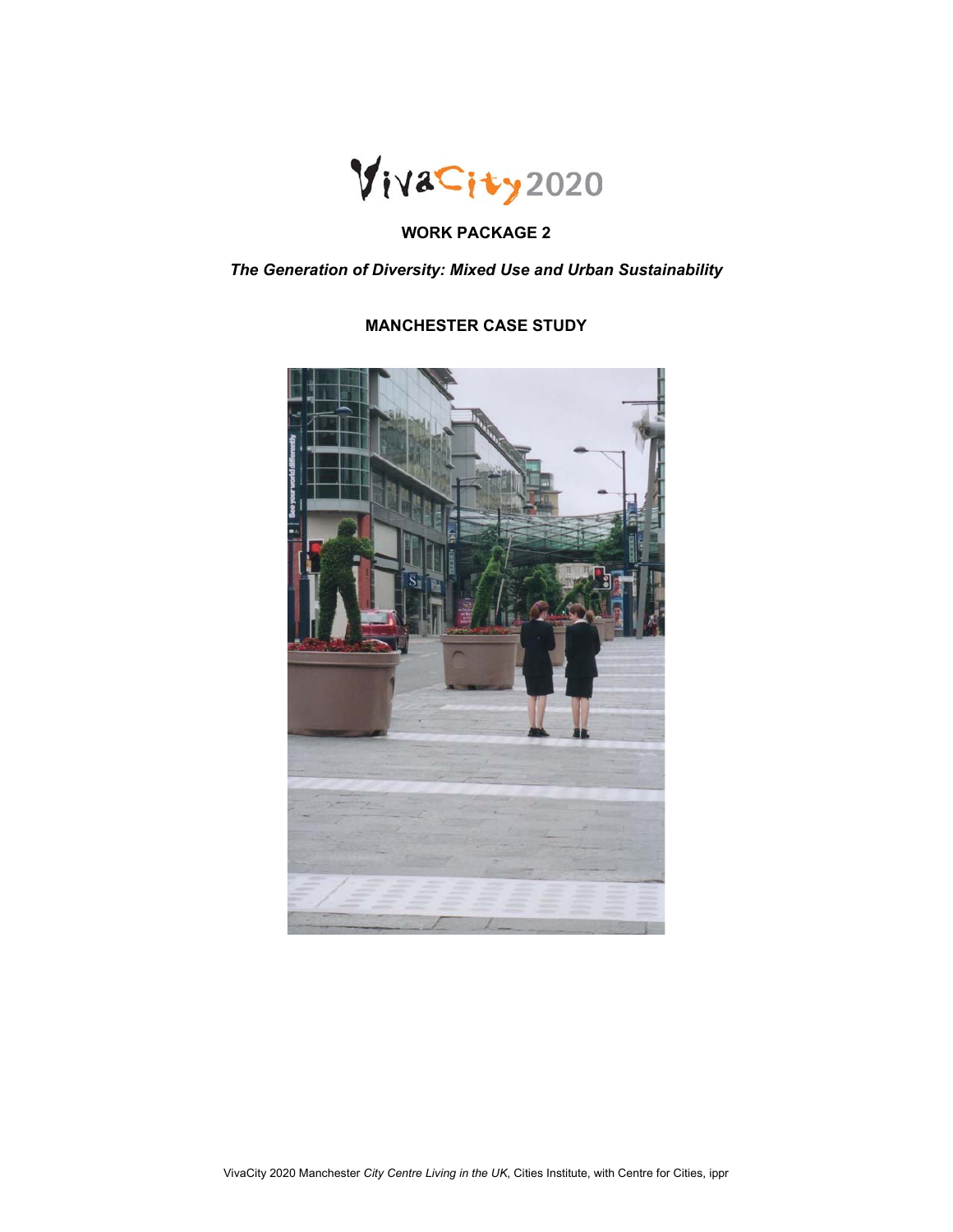# **Contents**

| <b>Introduction</b>                             | 2  |
|-------------------------------------------------|----|
| 1. Employment and Population change             | 3  |
| 2. Public Transport and Compact City            | 4  |
| 3. Night time Economy<br>- Commentaries         | 5  |
| 4. City Centre Living<br>- City centre area map |    |
| 5. Bibliography                                 | 24 |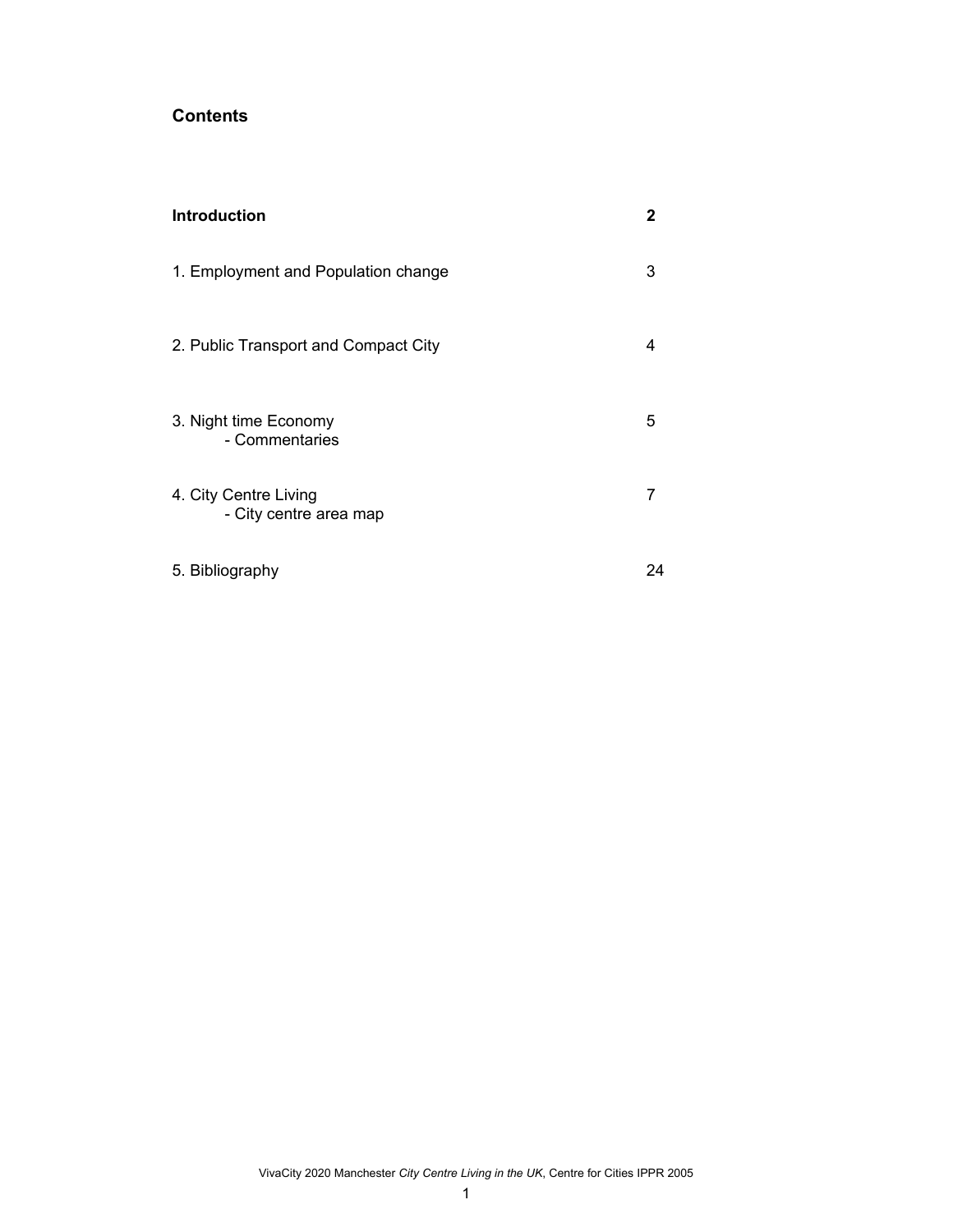## **Introduction**

 $\overline{a}$ 

Manchester has experienced inner city growth, to a greater extent than other north west and northern cities, including an increase to the inner city resident population from little over 1,000 in 1990; 12,000 in 2001; to approaching 20,000 today. It has a reknown visitor economy - from football, dance and music clubs, international festivals and cultural venues. Outside of London boroughs, Manchester has densified more than any city in the rest of England (equal to Southampton, Bristol) - see table and map below. It has also been associated with a form of central city living in new and industrial re-used buildings and in city fringe regeneration sites such as Castlefield (below) and East Manchester.

Manchester has been home to housing and urban design experiments, notably Hulme<sup>1</sup>, New Islington, and Urban Splash's apartment conversions which have been replicated in several other cities (e.g. Sheffield, Park Hill) with over 5,000 residential apartments mostly developed since 1996. The city centre retail quarter has also been the subject of a major makeover, following the rebuilding spurred by the IRA bombing of 1996.

| Urban Area        | <b>Stock</b><br>2000 | Total area<br>(Hectares) | Populated<br>area 2004<br>(Has.) | Density<br>pop.<br>2004 | Overall<br>density<br>2004 | Change in<br>Density<br>2000-4 | Rank<br>$1 - 60$ |
|-------------------|----------------------|--------------------------|----------------------------------|-------------------------|----------------------------|--------------------------------|------------------|
| <b>Islinaton</b>  | 76300                | 1500                     | 1300                             | 58.5                    | 51.5                       | 2.8                            |                  |
| <b>Manchester</b> | 194900               | 10300                    | 5600                             | 34.7                    | 19.0                       | 0.5                            | 19               |
| Sheffield         | 192300               | 11100                    | 5300                             | 36.3                    | 17.3                       | 0.1                            | 49               |
| Salford           | 37400                | 2100                     | 1000                             | 36.0                    | 18.1                       | $-0.6$                         |                  |

**Change in Ambient Density 2000-2004 - Largest 60 Urban Areas (Bibby 2005)** 



**Fig.3 Site Density 2000-2004** (10 kilometre smoothing of density per hectare), Bibby (2006)

 $<sup>1</sup>$  Hulme ('The Crescents') opened in 1970 a 'model' high rise public housing development, however it rapidly earned</sup> a reputation as a socially disastrous failure, with high crime and drug abuse. In Manchester, the early 1970s recession had hit hard. The estates were finally demolished in 1990. In 1992 Hulme Regeneration was established by the City Council, redeveloping the former estate into low rise housing, and subject again to intense study (see New Urbanism: Hulme Case Study www.vivacity2020.org).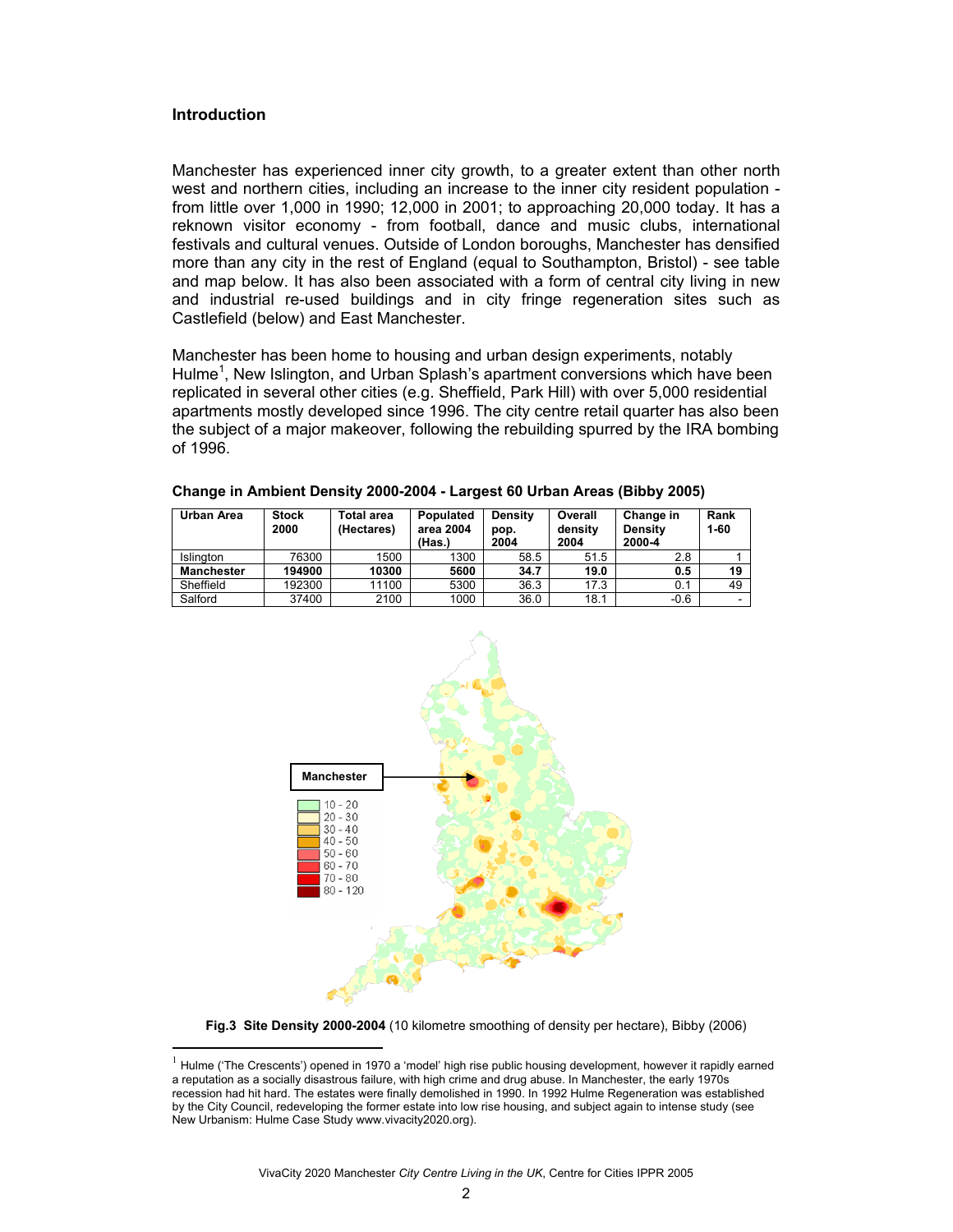## **1. Employment and Population change**

Like many post-industrial cities, employment structures and inner, outer and suburban population change in Greater Manchester has been dramatic (charts below). The shift from manufacturing to services employment is evident (Peck & Ward, 2002), although residual manufacturing, including new economy production, also persists.



**Source**: Census' 1931-2001



Net yearly migration flow between Manchester and surrounding districts (Census 1991)

Population change in inner Manchester also reveals considerable churn, with inflows of new residents of 33% but outflows of 30% in the same year (2000-1). The population profile confirms the largely younger, childless professional and student. At the 2001 census 62% were aged 18 to 34 years, 75% of adults were living as 'singles' and 42% of the working age population were students (39% of the adult population were also graduates), a similar 41% describing themselves as living 'professional lifestyles'. However 16% were on low incomes and household tenure was predominately rental based - 31% social, 38% private. In one year (2000-1) the inner city area saw a 64% *decrease* in children, a 223% increase of those of working age, but also an increase of pensionable age of 11%. Like our other case study areas (Clerkenwell, Sheffield) the new city dwellers (young students and professionals) mix with incumbent residents including those reaching pensionable age, with some new dwellers also retirees moving into the city, rather than retiring to the suburbs or outside of the urban area altogether.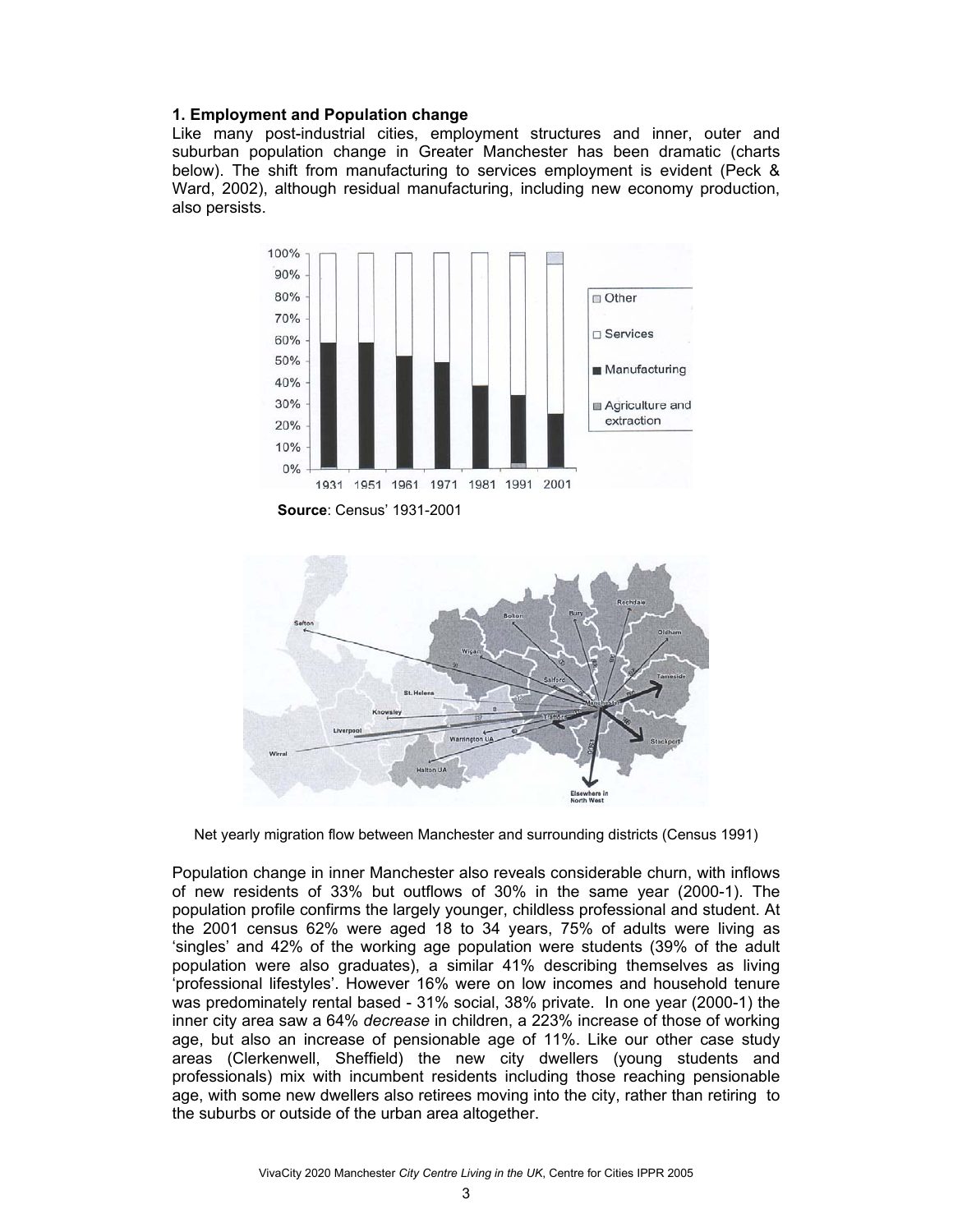## **2. Public transport and compact city**

In Greater Manchester, a cultural and leisure-led 'renaissance' also required largescale transport investment. In the 1970s and 1980s, decline in city centre employment was attributed largely to traffic congestion, inadequate parking and a slow, fragmented public transport system which offered a poor alternative to the car. Too much commercial property remained vacant; out of town developments a very real threat (Trafford Centre). In 1982, a feasibility study identified six corridors suitable for Light Rapid Transit (LRT) linked at the centre by tracks along fully or semi-pedestrianized streets. Ten years later, Metrolink broke new ground in the UK, with LRT services to Bury and Altrincham. An extension to Eccles opened in 2000, serving (journey time from central Manchester 15 minutes), the £98m *The Lowry* arts centre at Salford Quays, in addition to over £350m in site reclamation/redevelopment. The redundant Central Station was also converted into the GMex exhibition centre. Thus, the growing tram system has played a key role in the regeneration of East Manchester, kick-started by the 2002 Commonwealth Games. In terms of infrastructure, the Games were the catalyst for the widespread redevelopment of the east of the city, an area which had remained derelict since the departure of heavy industry some decades before.

A new commercial centre for East Manchester, based around the stadium was created, known as *SportCity*. Legacy sporting facilities include the Northern Regional Tennis Centre, the National Squash Centre, the City of Manchester Stadium for football, the Manchester Velodrome and facilities for athletics, as well as shops, supermarkets and new housing. Meanwhile, the 10-mile 'missing link' of the orbital motorway (planned nearly 50 years ago) was completed, and despite opposition from environmentalists, Manchester Airport continues to expand as an international gateway, with a second runway opened in 2001. One spur to the inner city office market (Manchester had retained its status as the  $2<sup>nd</sup>$  UK financial centre after London) has been high rise developments with large floor plates (30,000-40,000 sq') attracting financial services and other firms, paying rentals of £27+ a square foot high returns outside of central London.

A particular regeneration area is Castlefield. This was a depressing landscape of decay and dereliction. Businesses had abandoned the area, the canals had closed and had sometimes been filled in, and rubbish was everywhere. Since the mid-1980s the transformation of Castlefield has been dramatic, and it is now recognised internationally as a model of regeneration of an industrial landscape. The impact has widened to much of the rest of central Manchester. Canals have been reopened, factories and historic offices have been converted, open spaces have been created, and striking new buildings have been erected, including the Museum of Science and Industry. Mixed use developments have also been created such as Bridgewater Hall, a new concert hall for the Hallé Orchestra, built alongside two office blocks and a café/bar as part of the development of the canal basis to the west of the city centre. The Barbirolli Square won awards from the Civic Trust and the RIBA. A review using CABE's Urban Design Quality impact tool concluded that *The development..knits this once derelict site (a former public transport interchange) back into the urban fabric and creates a landmark gateway to Manchester.* However its mixed use balance has not been as successful, compared with say, Brindley Place Birmingham, or more commercially mixed areas of London. The extent of multi-use buildings, employment and visitor activity (entertainment, retail) and residential diversity has not been adequate to create or sustain a genuinely mixed-use neighbourhood.

Compared to the UK average, more than twice as many people in Manchester live less than 2km from their place of work. More than a third walk to work, although livework is less than the UK average. Car ownership also remains high, even if not used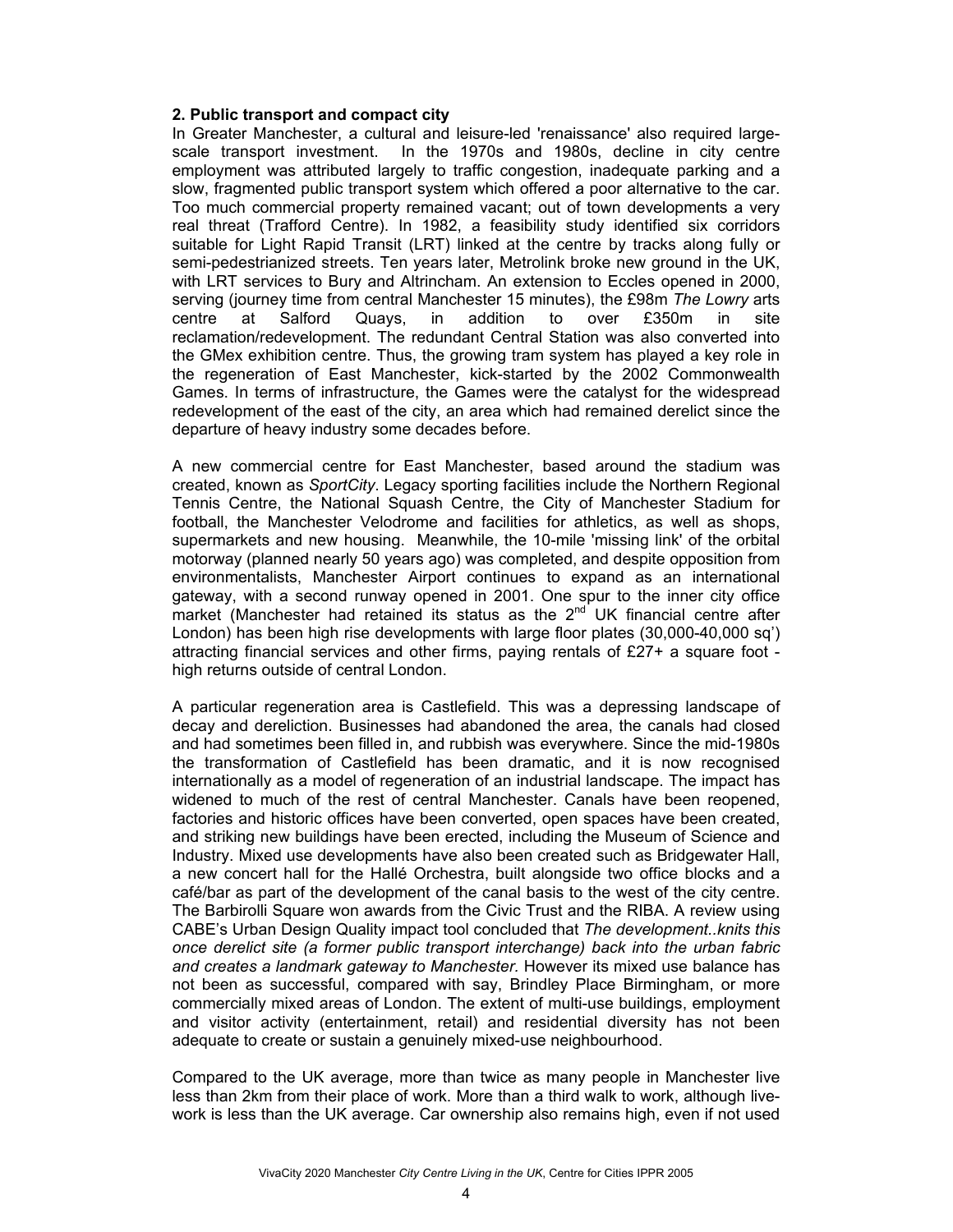for travel to work, but even in Manchester a third still do so (Census 2001, in Nathan & Urwin 2005). Like the Clekenwell study car ownership is retained even where pedestrian or public transport is used for daily activities. The car is reserved for weekend, leisure and trips such as supermarket shopping. This still represents a key divide between those with and those without use of a car in terms of social and leisure access, including food shopping.

## **3. Nightime economy**

Manchester had been one of the first cities (Edinburgh the first) to experiment with staggered and late night licences. The liberalisation of licensing hours and Sunday trading from the 1990s has fuelled an explosion of alcohol-based activity in city centre sites and streets. In Manchester city centre, licenced premises increased from 225 in 1995 to 430 in 1998, and by 2002 over 540, with 166 venues holding 'Public Entertainment Licences' with a total capacity of over 110,000 persons (GMPolice in Hobbs, et al. 2003), predominantly non-restaurant and non-night-club 'bars'. Friday and Saturday night young visitors trebled from an estimated 30,000 in 1992 to over 100,000 a decade later. Comments from residents, businesses and the police reflect this dominant city centre activity and impacts:

## City centre residents

*…there's many positive things happening in the city but one thing as a resident, we keep being assured that licensees are monitored and have strict rules that they must adhere to and yet in actual fact for the resident that is not the case, I'm constantly having problems with the bar that we live next door to and you know the processes are in place in the council to try and stop this bar from acting in this way, but that is a long process and its taken 6 months or so to get to the position we're at now, now licensees might have lots of rules and they might need to keep the terms of the licence but they're not doing, they're quite blatantly piling in stand up drinkers, selling shots and cheap cocktail pictures and whatever else which is great for the customer but its not great for the residents when you can pile them in, outside areas and after the pubs are closed, they pile out onto the street and they're just left to walk down the street or stand in the street till 3, 4, 5 o'clock in the morning and nobody really can do anything about it, I think it's a big problem for the police to have to manage with that and it's a big problem for the residents to have to live with it day after day, and its not just weekends its Wednesday, Thursday, Friday, Saturday, Sunday pick any day you like.* 

Resident on Great Bridgewater Street

*..I'm a city centre resident, I also sit on the Manchester City Centre residents' forum and as you know I work here, rather than just beat up on a representative of pub and club network, because obviously its all going to be focused on you, there is though the knock on effect from all of this, that you do have, you have all these kids around town sort of looking for places to go, trying to find taxis, and no public toilets, now I'm not a great supporter of zero tolerance or anything like that, but that whole concept of once you start to be disrespectful for things, then the disrespect carries on growing and I don't think you can quickly think of a greater disrespectful act really than the public urination, its tacky its messy, it makes the place stink, I wandered back from a club on Saturday night at about 2 o'clock and the sort of pavements are awash, and I mean I just feel its, its not something to be mentioned, I did have other points to make but I think Chris over there did make them far more eloquently than I could concerning the way that the bars are run and I do think dialogue with them works fabulously well and as I say we've had very, very positive experiences*, *but its this public urination, I think that's the one I'd really like to flag up*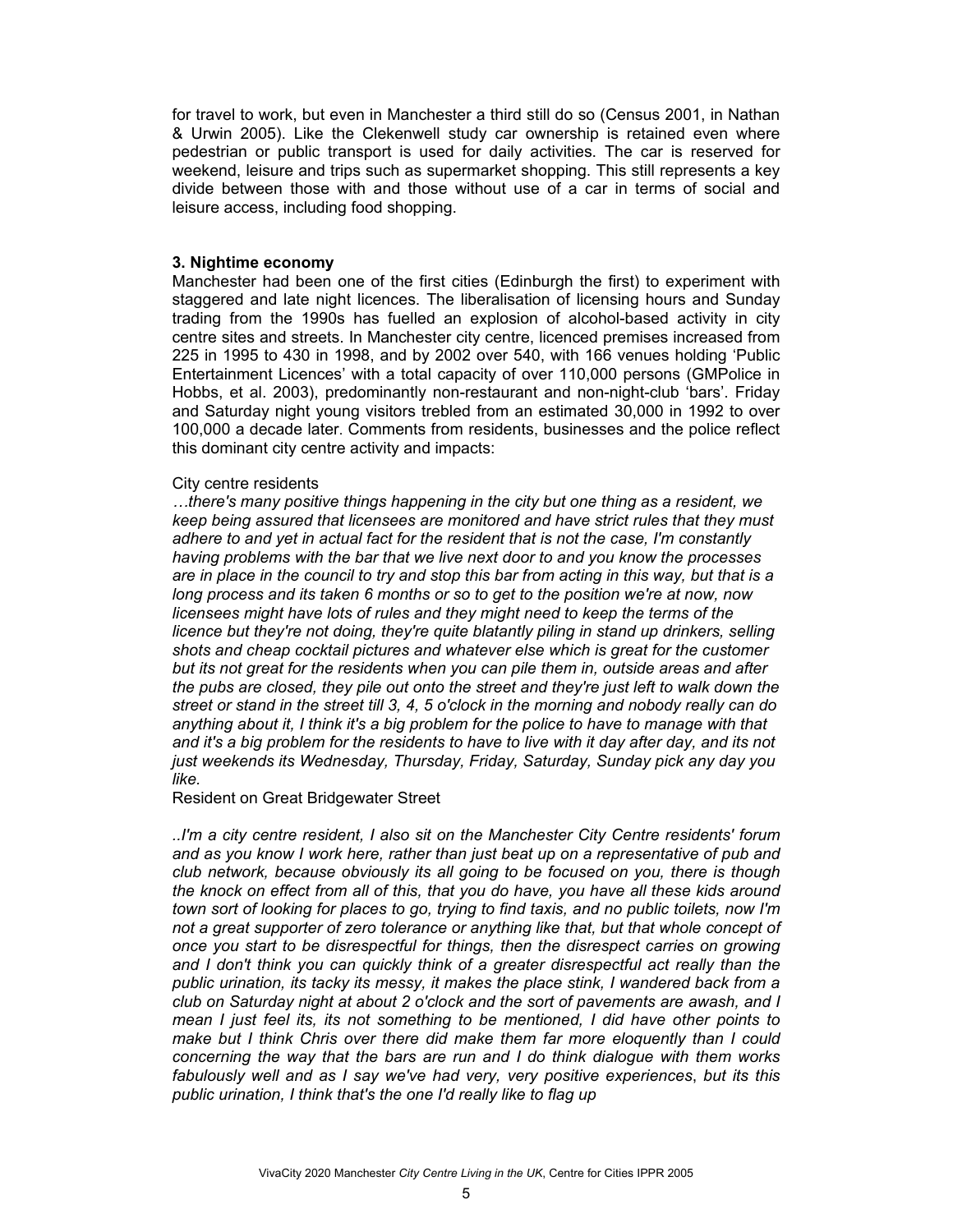*I'm a resident, I live the near the village, there are 2 bars underneath me and a restaurant and a gym and I think I know what I'm talking about about being a resident, I am also chair of the public voice in policing which is the body over this area which invites members of the public to come and meet their policemen… I have to ask what is the value of the night time economy to this city at the moment. One excuse for the night time economy, for all its problems and all its issues and its really well under control incidentally, lets be absolutely clear about that as a person who operates in this area, its really well under control at the moment, the problem is, what does it contribute, 15,000 a number of employees and a 100,000 people come in at the weekend. Does it contribute as much as the evening economy, does it contribute as much as the day economy, what's it for, one thing it could be for, is if it was really creative, but it isn't creative any more, its entirely derivative and mostly highly commercial, now my view of the matter is that that is not what we should be standing for and we should go back to the idea that if we're going to have a night time economy it only makes sense if Manchester in all sorts of ways across the spectrum of popular culture, is the place to come to, if it doesn't then its not worth it.* 

*I think there needs to be alternatives to the binge drinking culture, I would echo some of the things that Scott talked about, why don't we have Starbucks that open at 12 o'clock at night, why don't we have more centres, where people can go and do things other than drink, so I think what we've got to say is this, there's an awful lot to be proud of about this city, but I was actually quite shocked and pretty horrified by what I saw in that, in those 3 consecutive Saturday and I think as this speaker over here pointed out, we do have 3 different cultures in this city, we have the daytime culture, we have the evening culture and we have the night time culture and on Friday and Saturday I don't think it's a very pretty site, and I think its not something that gives me any pleasure to say this, but if we don't tackle this now and if we don't look for alternative ways for people to enjoy themselves in this city, it will have a negative effect on the image that we have, I know a lot of people who won't come in the city late on Friday and late on Saturday because of the very problems that I've seen in the early hours, that's why when people go to the Bridgewater Hall, when they go to the Opera House when they go to the Palace Theatre or they go to the MEN Arena, what do they do afterwards, they don't come into the city to enjoy the late night culture they go straight home because they're either frightened of what they will see* 

## **Police and Crime**

*I'm the superintendent operations for all of the north Manchester division, that's not just the city centre, but I take in Collyhurst and Grey Mare Lane and right up to New Moston, I'm a Mancunian born and bred and I'm absolutely staggered at the progress and the investment that's gone into the city since the bomb and the development that's taken place. Basically I'd just like to give you some facts and figures and a little bit of background to the crime situation in Manchester because I think it is portrayed wrongly sometimes in the press and people do get the wrong end of the stick. The city centre within the pubs the clubs, the hotels, purely within the city centre we've got accommodation for up to 260,000 drinkers on one night. On an average week the night time economy will see 250,000 visitors through the city centre. On a moderately busy Friday Saturday night we'll be dealing with 90 and 120,000 drinkers in the city centre. The police resources that we use to police that situation will vary between possibly 20 and 45 officer per night. As far as crime goes, comparing April to December last near with April to December this year, I've just got the most recent crime figures, serious woundings have seen a slight increase of 2.6% and equating that into figures last year we had 152 this year, we've had156 and when I say serious woundings I'm talking about injuries where people required stitches, where bones are broken, 156 equates to about 3 and a half a week. In relation to burglary dwellings, that's down 66 and half per cent on last year, burglary others is down 27 and a*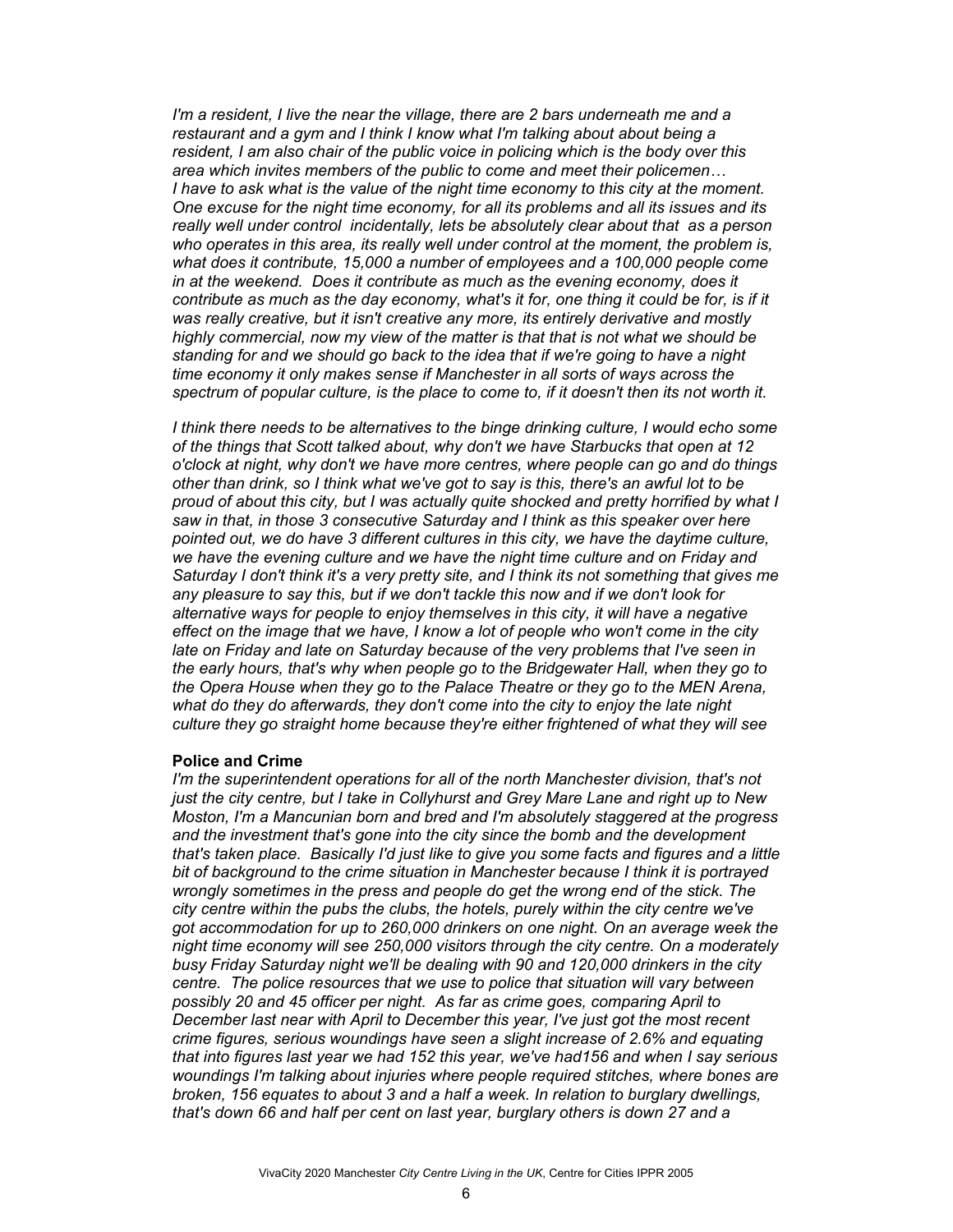*quarter percent. Street robbery is down 37%, shoplifting is down just under 3% theft from vehicle is down 6.4% but I'd just like to qualify that and say that's on the back of significant reductions last year and the year before, theft or taking of vehicles is down nearly 17% fraud and forgery is down nearly 17%, and drug offences are down by 28%. If you put those figures in the context of the people that are visiting the city from my perspective, it's probably one of the safest cities in the country*.

## **New resident and Venue**

*I'm the creative director of Urbis and I live in the Northern Quarter, I moved here 7 months, I've been based in the UK for 7 years and have lived and worked in a number of different cities around the world so I sort of come with a matrix of experiences and it has to be said I have a great love for this city, I mean this is why I moved here in addition to my job, I think what's really important, one thing I realised when I moved to the city centre, last year, was that, and this is kind of my response as a city centre resident in addition to our topic tonight, we I think need to shave the issue back a couple of notches, and all the discussion tonight has been on problematic drinking and how to deal drunken behaviour and how to deal with the issue of binge drinking and the issue of drunken behaviour but if we step back a couple of notches I think it is vitally important to pay attention to offering alternatives*  for a night out, lets not, lets not sort of be defeated by the only option is to go out and *we'll have tents of thousands of people getting drunk on the evening, I think we need to look at ways that the kind of the business community the cultural, the kind of the community of Manchester itself can respond in different ways in offering different options now I realise that a huge responsibility sort of rests on people such as myself and I can say that since day 1 in the job and since moving to the city centre and realising that there aren't as many alternatives to just going out straight after work and hitting the pubs and clubs you know I've put a lot of working into researching late night opening at Urbis and there's a great probability that that will happen and happen very soon, Id like to encourage particularly cultural institutions to sort of do the same but also I mean businesses, Waterstones or Café Nero or anything you know, from the different cities I've lived in its wonderful to sort of just have the option and I think living in the city centre I don't feel that option enough I am great fan for going out and going to clubs but you know there's just some nights when Id rather not and Id like to have just a diverse offering on those nights that I*  don't want to go clubbing just as much as there is on offer, so Id just like to share that

*Open forum meeting* Manchester, 26th January 2004

## **4. City Centre Living**

The following interview summary is drawn from ippr's survey of inner city residents of Manchester as one of three cities - Liverpool, Manchester and Dundee. This formed the basis of their *City Centre Living in the UK* report published in 2005. The focus group interview data has been provided with the kind assistance of Max Nathan, Centre for Cities (ippr). This study focused in city dwellers represented by young/professional workers, high education students and those on low incomes who coalesced in the resurgent inner city area, albeit with a high level of transiency associated with these particular 'lifestyle' groups.

The lack of family and affordable housing, attention to the inner urban ring/fringe areas, problems of conflict of use with the night time economy, and dependence on booming economy, were all factors that the study highlighted. These were consonant with our Clerkenwell and Sheffield case studies, in the latter case also impacted by the buy-to-let property market which further undermines any notion of sustainable communities in these apartment ("loft") living environments.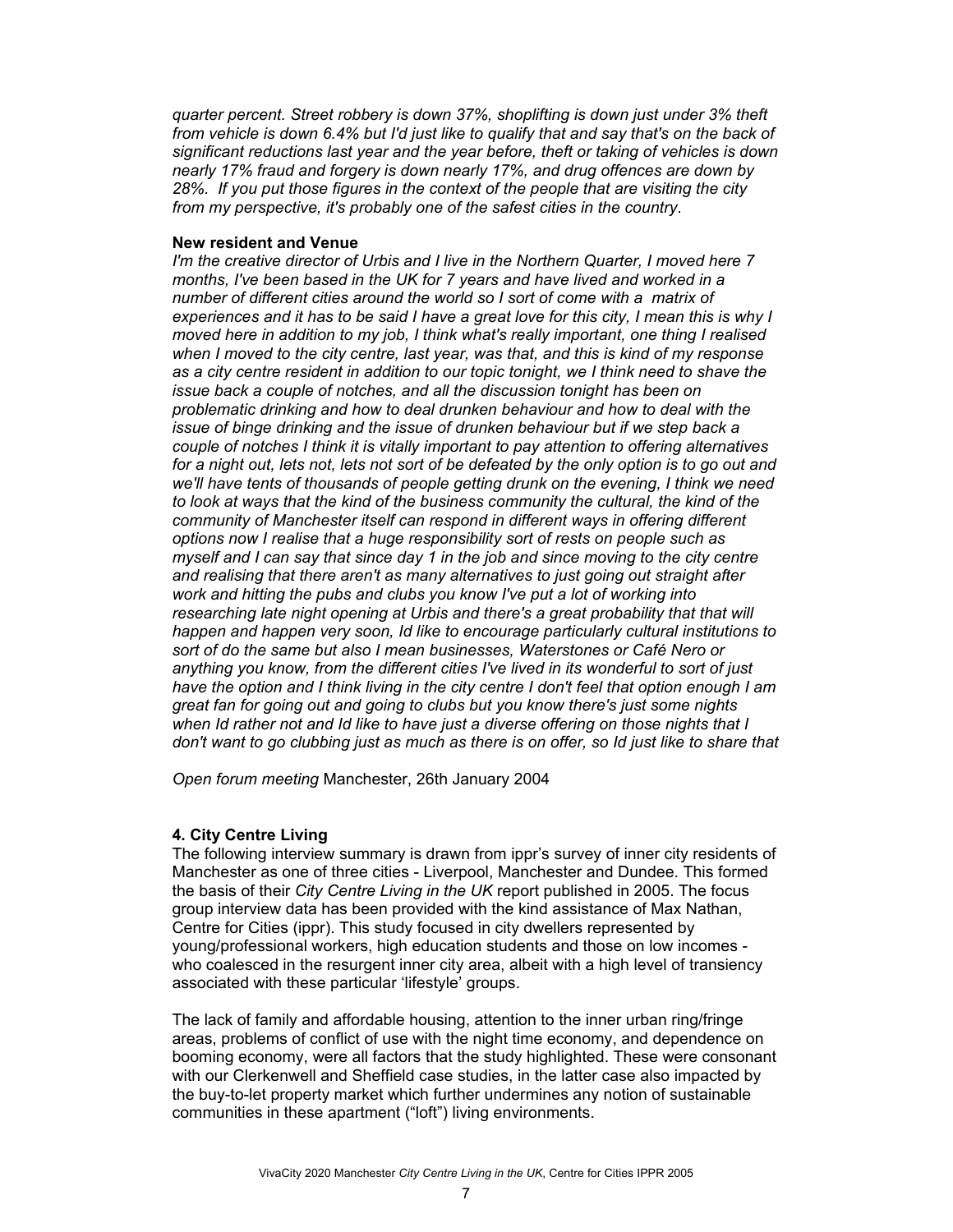### **City Centre Living Focus Groups (Centre for Cities, ippr) Manchester Students, young professionals, low income**

#### **Respondents**

### **Students**

Three of the students were from the Manchester area originally, while four had come from other parts of the UK. Five of the seven lived in the Hulme area while the other two lived right in the centre of the city. All were renting from private landlords (in one case, their parents). Five of the seven had cars. The majority had recently moved from Fallowfield. The students that lived in Hulme did not feel that they lived in the city centre, but they did feel like they had full access to the amenities of the town centre. All the students were white.

#### Young Professionals

Only one of the YP was in rented accommodation – the rest either were paying off their mortgages, or in one case had already done so. They were more scattered across the city centre than the students. They were more positive than the students about the area they lived in, the street they lived on, and the building they lived in – this was probably because they had had more choice when choosing their home. Only one had a child, and none had children of school age. Only one of the YPs was non-white.

#### Low income

All four Ds were in privately rented accommodation, while three of the Es were in hostels and one was living on the streets. The Ds worked in low-wage retail and service environments: shops, cafes and hairdressers. Two of the Es sold the Big Issue, while the others were unemployed. All bar one of the DEs were white. Three of the Es had spent some time in prison, and two were still under license.

#### **What do people do in the town centre?**

The focus in both the student and the YP groups was on the 'leisure' amenities of the town centre – bars, restaurants, shops that are good to browse in (Selfridges, fashion boutiques, record shops). Surprisingly, places like Selfridges and Harvey Nichols were mentioned as much by the students as the YPs. The students also talked about more affordable but still fashionable clothes shops like H&M and topshop. The range of bars was important – people felt that there was something to suit any mood. The students felt that different bars suited different groups sizes; they would go to more individual, unusual places in smaller groups, but 'played it safe' when going out with many friends. The YPs talked a little about more cultural activities, in particular easy access to music – the students didn't discuss these sorts of facilities.

The DEs also focussed on the social function of the town centre; though while the Ds felt fully able to take part, the Es felt they could only take part from a distance – for example by making use of the big screen by the Arndale centre. One of the Es strongly resented this sense of exclusion, while the other three were reasonably comfortable with it.

The majority of respondents in all the groups did all their food shopping in the town centre on a daily basis (rather than a single weekly shop). They used shops on their route to work or close to their homes. A couple of students and YPs used cars to do a single major weekly shop in either ASDA or Tescos – none of the DEs had cars.

None of the respondents in any of the groups had much contact with public services in the town centre apart from contact with housing services amongst the Es. Not a single YP, student or E was registered with a doctor in the town centre, and only one of the Ds was. Instead the YPs, students and Ds had stayed registered in the area they used to live or even in their parents' home towns. The Es tended to use A&E. None of the respondents had children of school age in Manchester – one the YPs had an 18 month old child in their flat, and several of the DEs had children that didn't live with them in Manchester.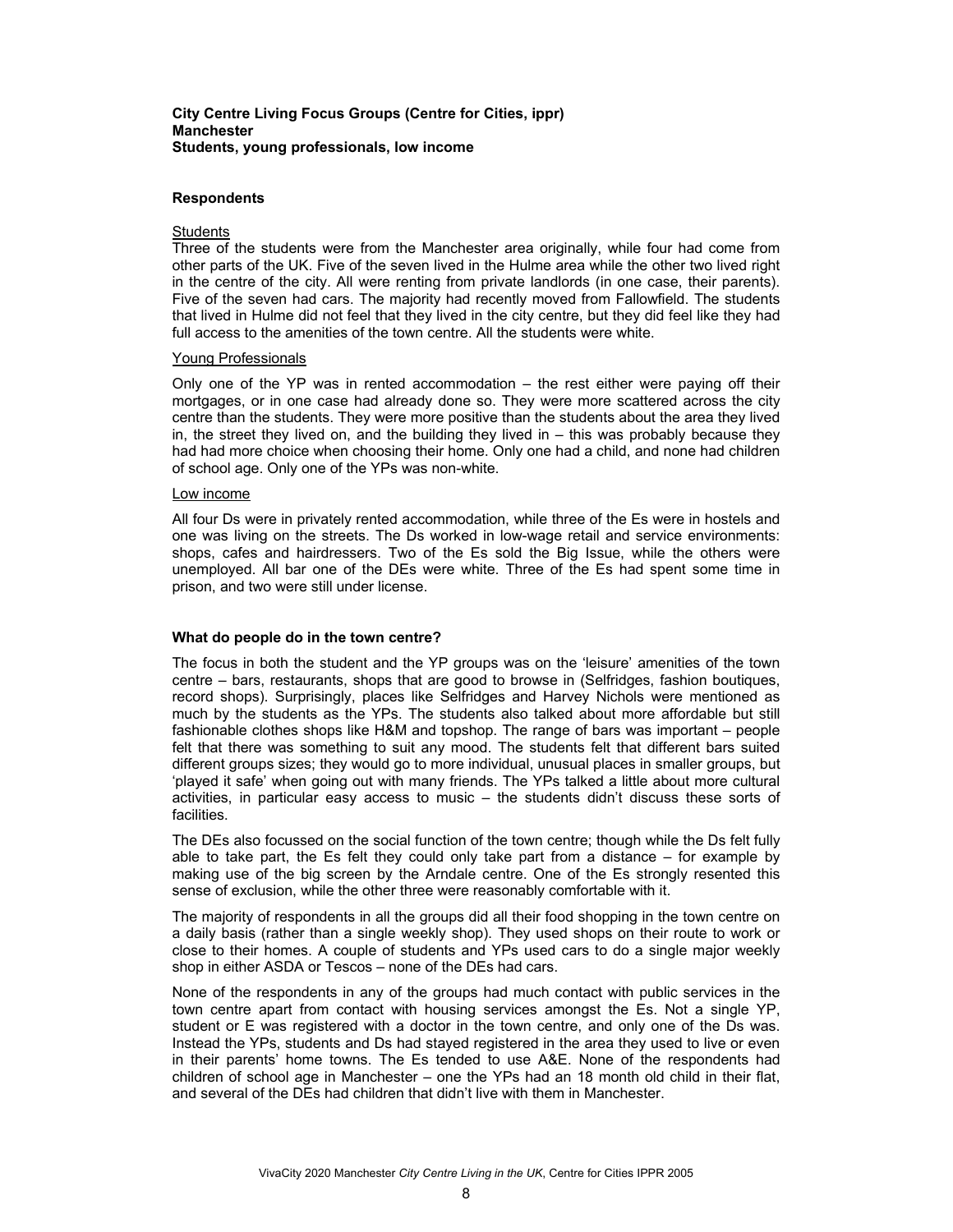The experience of housing services amongst the Es was of being pushed out of the city centre to fringe estates. There was also a sense that there is very little support for people when they are most vulnerable – particularly when leaving prison.

All the respondents worked in the city centre (apart from the two Es on JSA). They were all very positive about being able to walk to work.

### **Why did people choose to live where they do?**

### **Students**

For the students, Manchester's pull came largely from the entertainment facilities available in the town centre, combined with the reputation of the university/course people attended (which was hygiene factor and led to shortlist of universities from which they picked). Many of the students had considered going to London, but felt that it was too large, too expensive and that one could easily feel isolated. Manchester was felt to have a similar wealth of lifestyle opportunities, but to be far more compact and so more conducive to a vibrant social life on student means. For the students who had been brought up in Manchester, the social wealth of Manchester was combined with a sense of belonging. They felt safe and at home in Manchester in a way that they didn't in other towns – one had gone to university in Belfast originally then switched back to Manchester for this reason. All the students were from northern England or Northern Ireland, and there was a strong sense that being in 'the North' was important.

When deciding where to live within Manchester, the key factors were cost, ease of access to the university, and ease of access to the centre of town. Choice was also influence by group factors – people wanted to live near their friends. Those that lived in Hulme felt it provided the best possible balance between factors, though they had many reservations about it as an area (see below). The two respondents that lived in very centre of town were far happier with where they lived.

When choosing accommodation, key factors were:

- Price
- Security of home and street
- Double bedrooms
- A serviceable lounge and kitchen

The students aspired to warehouse conversion type homes, but saw these are well beyond their price range. Outside space was not a particularly important consideration (though it was desirable).

#### Young Professionals

The factors that brought the YPs to Manchester were, in many ways, similar to the students – a compact city with good social amenities. They were all originally from Northern England, and most from Greater Manchester or nearby towns and cities. A couple of the YPs had tried living in London but found the city to be expensive, the people to be 'cold' and life to be isolated. Only one of the YPs had moved to Manchester in order to get a specific job, the others had decided to live in Manchester first; then set about finding a job.

Many of the YPs had previously lived in suburban Manchester and had actively chosen to move into the town centre. The key drivers of this were considerations around time and lifestyle. Living in the centre was felt to save time as it:

- Shortened journeys to and from walk, which could now be walked in minutes rather than driven in hours
- Shortened and eased journeys to and from entertainment; for example by removing the need to queue for taxis on nights out (several of the YPs talked of the pleasure they get in walking past taxi queues!)
- Removed the need to plan social life and shopping as everything was within very close reach.

Lifestyle considerations were both rational: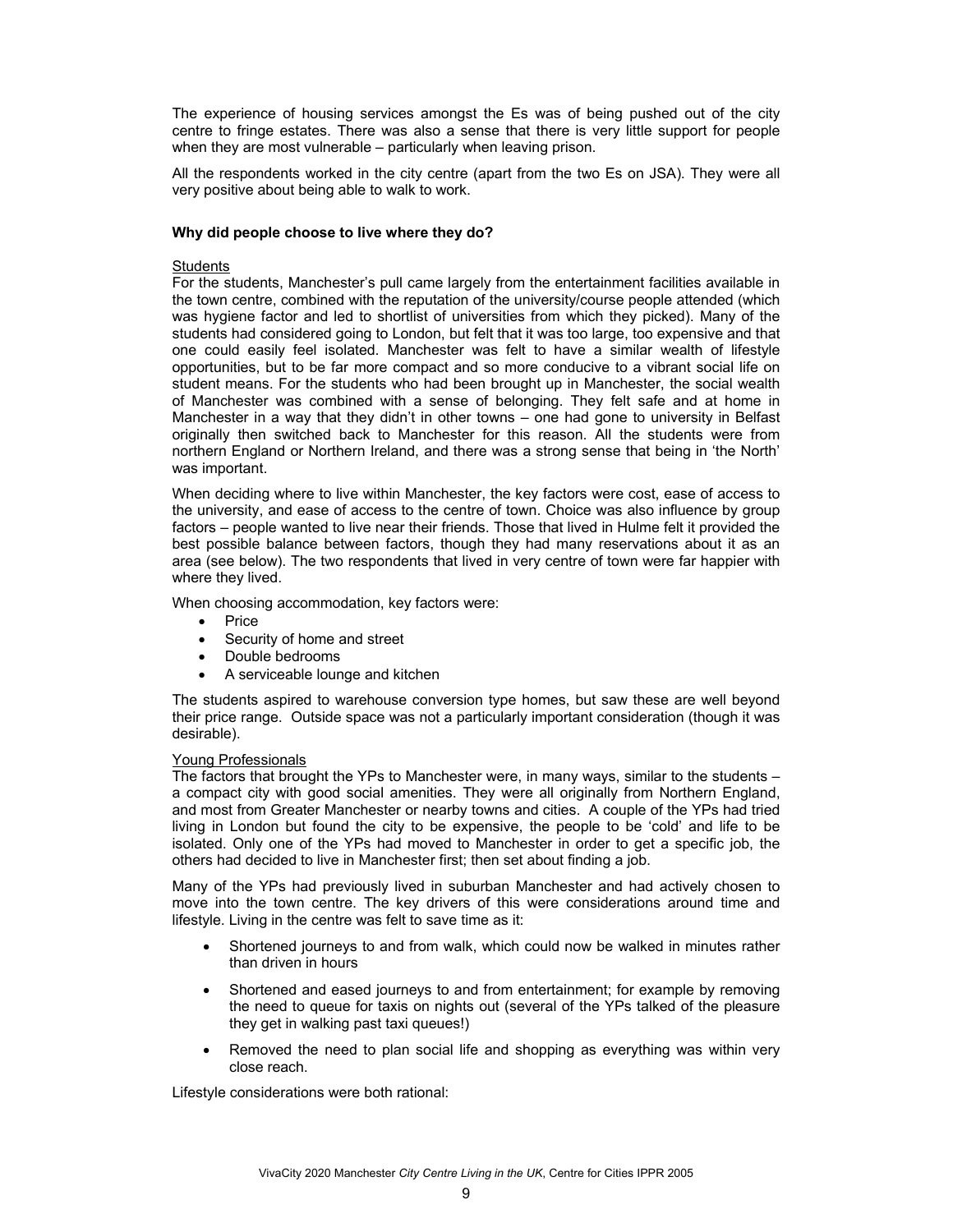• it is easier to go out, and there are more choices living in central Manchester, than for example, in Prestwich

And emotional:

• there was a sense that living in the city centre was part of the zeitgeist, a 'cool' way of living when you are young

When choosing specific accommodation, the YPs had far more choice than the students. Given their higher income and more defined aspirations around city centre living, it was far more important for them to live bang in the centre of town. Having made that decision, the specific building was important. They often preferred living in converted industrial spaces, or somewhere with a sense of individuality and history. Resale value was also important, so people often wanted to be a little ahead of the market curve. One respondent had made his decision to live in the city centre almost purely on the investment value of the property; while for the others this had just been one factor amongst many.

### Low income

There was a big difference between the reasons for city centre living between the Ds and the Es. The Ds (whether they came from Greater Manchester or further afield (Scunthorpe, Bolton)) had chosen to move to central Manchester for the lifestyle benefits of city centre living. These benefits were the same as those diagnosed by the students and YPs: access to bars and pubs, not having to queue for taxis home, walking to work, a buzz at the end of your road, etc.

The reasoning was somewhat different for the Es. One had moved to Manchester for similar reasons, but two had always lived in and around the area they are living in now, and one had had no option when coming out of prison.

The Ds had had much less choice about where they live in the city centre, and the Es had had no choice. For the Ds, the key issues were proximity to good places to go out, security, and price. They were less focussed on the specifics of the building than other groups.

## **Good things about city centre living**

The good things about living in the city centre have large been covered above. The students, Ds and YPs have found the lifestyle, and amenities they were looking for. Even the Es, who aren't able to use the social amenities of the city centre, found city centre living to be convenient, sociable and exciting.

## **Bad things about city centre living**

#### *"I just want to live somewhere with stairs. I don't know why, but it's important" - Student*

For the students living in Hulme, the main issue with city centre living was security. Women in particular felt that crossing the bridge into Hulme was like crossing the Rubicon; it was another world. Both men and women were uncomfortable leaving cars on the street and walking through the area after dark. They felt that they were singled out as students and as white people in a predominantly black area. This fear was less strong amongst people who had lived in Manchester all their lives and seen the changes in Hulme. The other main drawback was noise, though this varied street by street. The two students who lived right in the heart of the city could see very few drawbacks at all. That said, all the students except one felt that city-centre-living was a time limited activity; something to do while you are young and to stop when you have children. There was also a sense that apartment living was very much a compromise, and that houses were far more desirable.

This concern about space for children had become severe for the YPs. Those in long term relationships or with children were actively looking to get out of the city centre. This was driven by:

lack of/cost of space. People felt that children needed a lot of space and that the city centre was too expensive for that to be realistic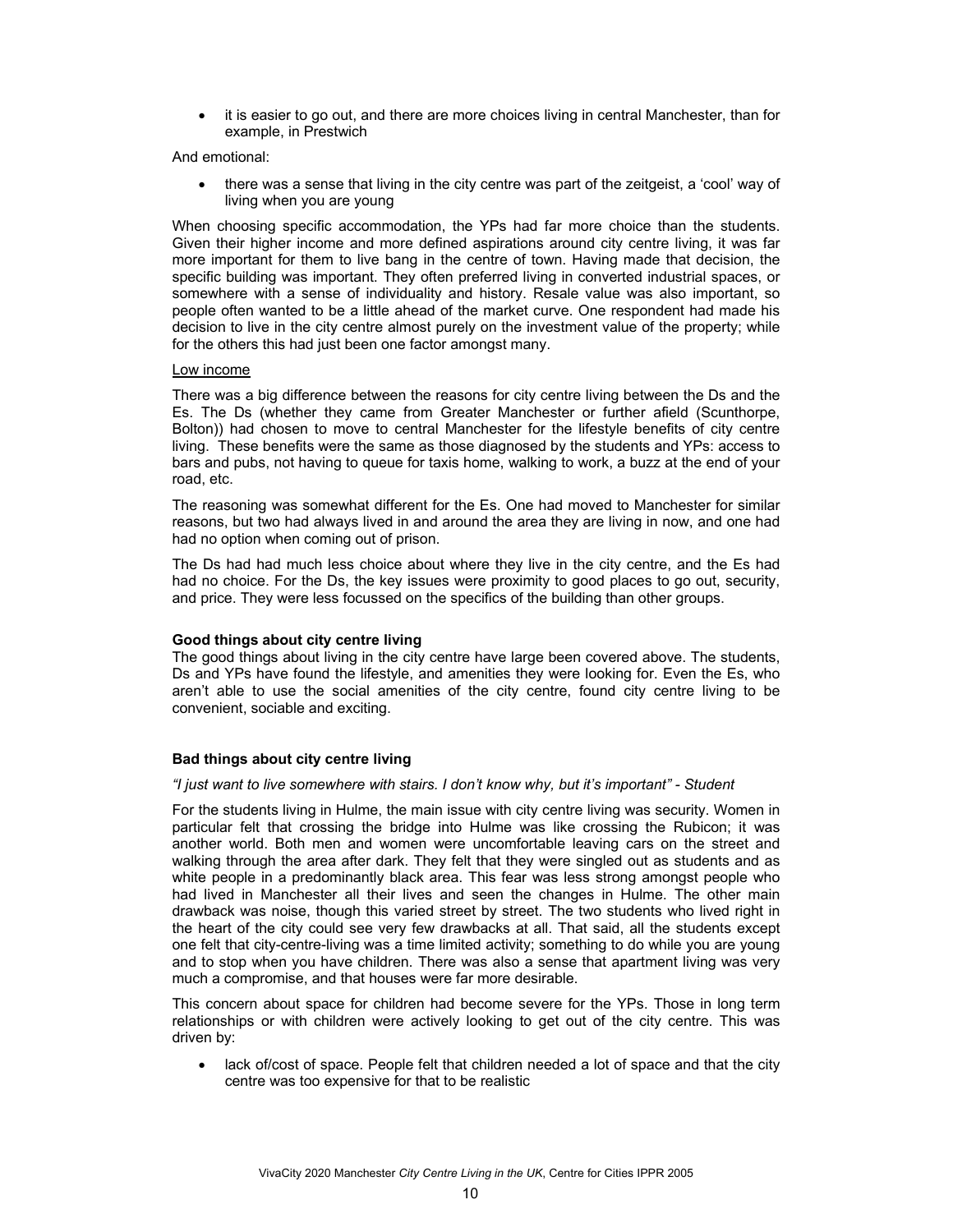- The perceived lack of public services. They felt that there was little or no nursery provision, and that the state schools were very poor – living in the city centre meant having to use private schools. The perceived lack of GPs was also critical; it was fine for adults to stay registered in distant practices, but this was felt to be totally unworkable for children
- Pollution and dirt was a factor for the YPs who weren't planning children, but was much more important when children were brought into the picture
- Apartment living was felt to be somehow inappropriate for children, over and above issues around space and play areas. There were rational concerns (for example dragging bags of shopping up the stairs from the car park with kids in tow) but the overarching concern was more emotional – it was it was just "not the done thing".

When asked to focus on life now (ie ignore issues around children), concerns focussed around noise and lack of space (especially outside space). There was also a sense that life could become a little claustrophobic as they lived, worked, and played in the same square mile. The majority had cars and used those to get out of the city into the countryside or to see friends and family just about every weekend.

### *"you move to the city centre for a lifestyle – so you can go out easily and so on. But when you have children, you can't go out anyway, so what is the point" – Young Professional*

Like the students, the YPs saw city-centre living as a lifestyle choice that became inappropriate when your lifestyle changed. That said, about half of them were not entirely closed to the idea of long-term city-centre living if the obstacles could be overcome. They had no faith that the obstacles could be overcome. There was also some awareness that apartment living and city centre living with children were normal in other countries, and this knowledge softened people up to the possibility of it being a sensible place to live even with children.

While at least half of the students felt that they would probably leave Manchester to follow work (all of the Manchester borne and bred students planned to stay here, plus one other); the YPs were much less likely to move to a different city to get a different/better job.

*"What we need is more security. More CCTV and police on the beat. They need to stop the young lads because these days they've got knives"* Homeless person

The DEs had similar concerns to the students and YPs with two key differences:

- Cost of living was much more of an issue, and was the dominant issue for the Es. That said, the Ds did feel that they got value for money living in the town centre, in part because they socialise a lot and feel they save a lot on taxis. There was a sense that there was more temptation living in the centre, so while things are not necessarily more expensive, you spend more money as you use them more.
- While the Ds felt safe in the very centre of the town (but less so near home for those that lived on the fringes of the town centre); the Es felt much less safe in the town centre.

This issues around space, children and so on, were much less significant for the DEs than either the students or the YPs – in part because they were more settled into their lifestage than the other groups and did not expect change in their near future. That said, there was a consensus that the very centre of a city is no place to bring up children – as with the YPs and students.

## **Where would you move to if you were to stay in and around Manchester?**

### **Students**

The single most popular destination in all groups was Didsbury by a clear margin. Other areas people talked about spontaneously were Prestwich, Chorlton, Denton and areas into Cheshire. None of the Housing Market Renewal (HMR) areas were spontaneously mentioned. As discussed above, moving out of the city centre was felt to be a lifestyle choice, just as moving into the city centre had been. There was little sense that they could have the best of both worlds, particular once they had children.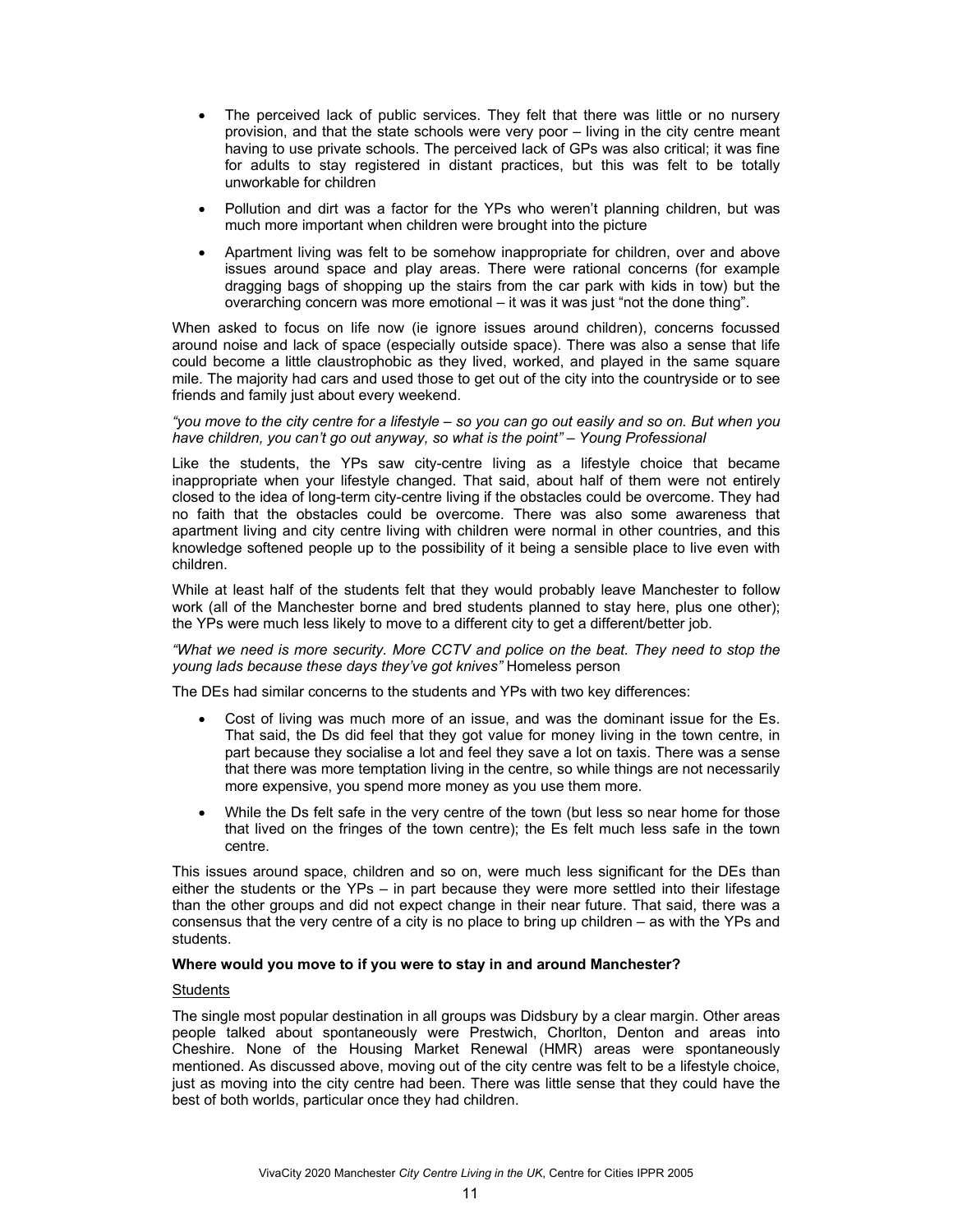When discussing the HMRs, three factors were key for all three groups:

- Security this was the most significant issue by far. All the areas were felt to be deeply insecure. All the groups were divided as to whether this would ever change, and what changing this would involve doing (this is discussed in more detail below under "attitudes to regeneration".). Some places were felt to have better prospects than others: Blackley, Cheetham and perhaps Ancoats and parts of Broughton fared best).
- Proximity to the city centre only Ancoats and New Islington was seen to offer the full benefits of city centre living, as it was the only area people felt was close enough to walk into the heart of the city. Once you had to drive, get a taxi or get on public transport, it made no real difference if a place was 3 miles out of the centre or 8 miles.
- Space These areas were only worth considering if you could get a lot more space for your money; ideally in the form of a house with a garden.

### "*I wouldn't pay £20 000 for a brand new three bedroom house with a garden in Beswick. It's just not worth the risk" Student*

For the students, the most appealing HMR area was Ancoats and New Islington. This area was felt to offer the full set of lifestyle benefits of city centre living. It was also seen to be the area most able to be regenerated as it bordered the city centre directly, so people could understand why someone might actively want to live their. The students found it much harder to understand why people might want to live in Harpurhey, Blackley or Beswick. These were felt to be essentially no-go areas. Cheetham and some very particular parts of Broughton were more attractive as they were felt to border on, or have, functioning communities with shops, bars and so on. Of these two areas, the parts of Broughton near Prestwich were the most appealing.

Across all the areas, proximity to somewhere that is generally regarded as independently desirable was key to people's understanding of the desirability of a development. Respondents who were not from Manchester originally had much less strong associations with the HMR areas, and had not heard of some of them. However, this impressionability meant that the discussion amongst more knowledgeable respondents quickly led to strong opinions that those places were not worth considering. One of the respondents who originated in Manchester was more open to some of the areas, particularly Beswick as he had lived in Ardwick previously and found it be less intimidating than he had feared.

## Young Professionals

The YPs were marginally more positive about the prospects for the HMR areas, but the pattern of responses was very similar to the students. They had very mixed responses to Ancoats and New Islington. On the one hand they felt that there would be no point moving there given where they live now; they either wanted to move out of the city centre or stay where they were. On the other hand, they were more optimistic that the space they required could become available in New Islington and Ancoats than that it could in the city centre. If this space was available, and their concerns around security, public services and amenities were met, then this area was the most attractive of the HMR areas (perhaps alongside the parts of Broughton that border Prestwich). This response is deeply caveated – essentially they were saying that, if Ancoats, became like Didsbury, then it would be okay. The YPs were more able to believe that the places might change than the students or DEs, but had no interest in moving out of the city centre while able to enjoy the lifestyle, and no interest in living in the city centre once they had children and could not enjoy the lifestyle any more.

## Low income

The DEs had stronger associations with the HMR areas than the other groups. They were very open to Beswick and Blackley – both of which they thought were already being developed. They were universally very negative about Harpurhey and Broughton – though on probing, it became clear that while the issues around Harpurhey tarred the whole area, there were parts of Broughton that were actually quite desirable. However, the Broughton brand was driven by its worst parts. Ancoats got a very mixed response – with the Es extremely critical of the area, while a couple of the Ds felt that its proximity to the heart of Manchester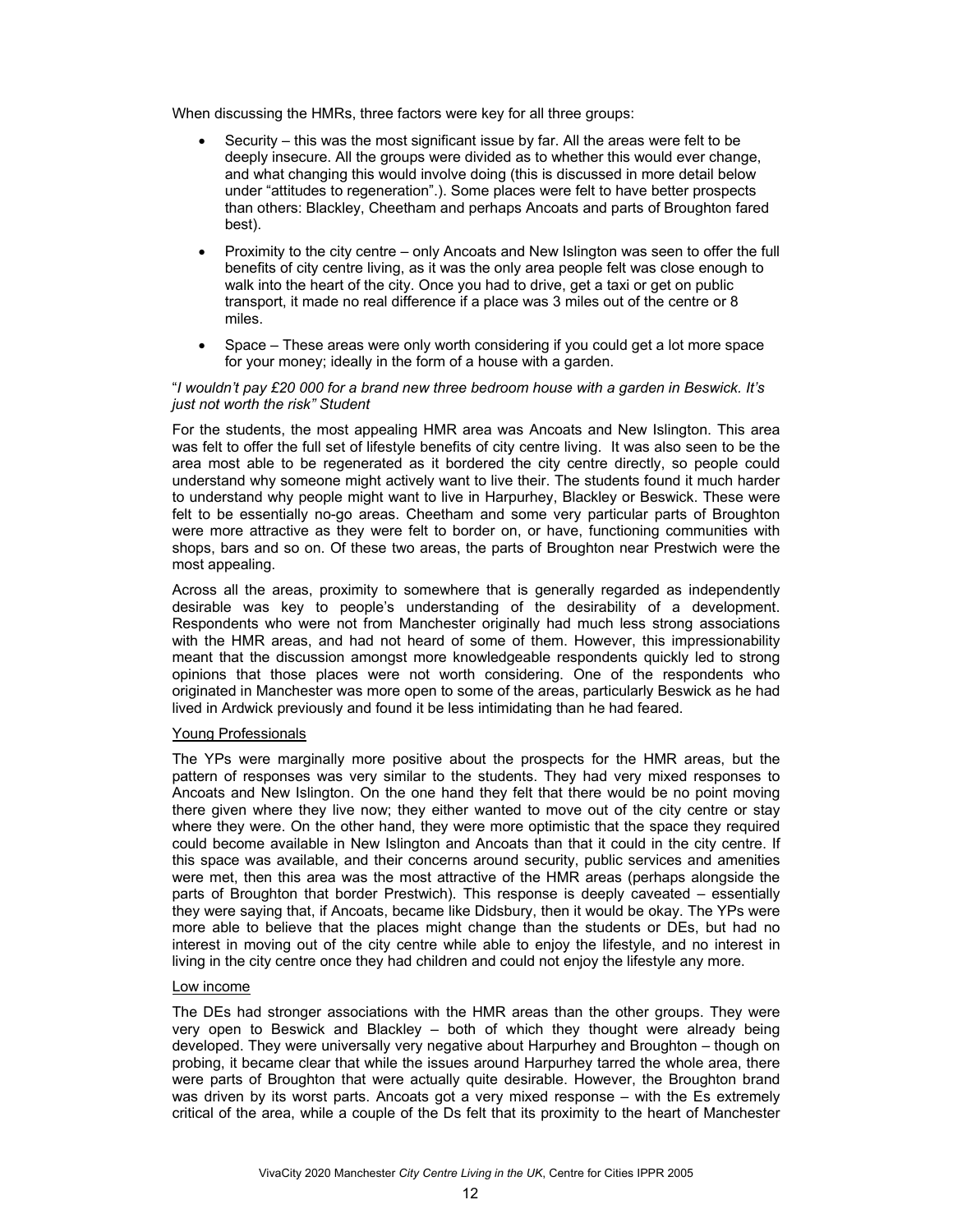meant that it had a good chance of being successfully redeveloped. Unlike the other groups, at least half of the DEs could imagine bringing up kids in Blackley, Cheetham, and parts of Broughton. Beswick was more worthy of consideration that in it was in the other groups. Like the other groups, the key criteria were security, space and amenities; though the DEs demanded less change than the students and YPs.

### Overall

In all the groups, a fairly shallow understanding of the brand of an area was critical for people without much experience of an area. There was a sense that moving to Salford was a problem both in terms of what it said about someone who lived there, and to the prospects for an investment in property there – there were similar issues for Ancoats and Harpurhey in particular. Even if all the security, amenity and public service issues were addressed, the brand was still a major obstacle for virtually all the respondents.

Those who had lived in or near one of the HMR areas previously tended to be far less hostile to that area.

### **Attitudes to, and awareness of regeneration**

*"The bomb was the best thing that ever happened to Manchester. There are a lot conspiracy theories you know…" YP* 

There was a lot of awareness of regeneration both in the town centre and in areas like Ancoats and Ardwick. In particular, Urban Splash was widely discussed and broadly approved of. Many people thought that Ancoats had been renamed 'New Islington' and felt that this was somewhat absurd. At the same time, it was seen as symbolic of change, and a way of tackling brand issues and so improving resale value.

Amongst the YPs, students and Es there was concern about the methods of regeneration  $- a$ concern largely absent amongst the Ds. The concerns were very different for the Es as against the YPs/students.

#### YP and student concerns

The attraction of places like Prestwich and Didsbury came to a great extent from the existence of a broad range of social facilities (bars, cafes, restaurants, etc); and a sense that they are 'real' places with history and stable communities. There was some concern that regeneration was not producing equivalent places, but instead dividing communities as gated, exclusively privately rented or owned developments came to sit on streets that were the sites of significant deprivation. The concern was that two communities were being produced – the haves, and the have-nots – and that this didn't address two key issues:

- Security for the 'haves' as they walked out of their block onto the street
- Issues around deprivation for the 'have-nots'.

The majority of the YPs, but only half of the students and half the DEs felt that these issues were addressable over time. The majority felt that current expectations of new developments were somewhat inflated and people thought they would change areas quicker than was in practice possible.

There was some antipathy to developers. The YPs objected in particular to Irish developers who were seen to be packing in as many flats into a plot as possible and taking 'unfair' advantage of low interest rates in Ireland to rake in money. Many of the students had a less focussed concern about the use of money – one whispered concerns about *'globalisation'*  under his breath.

### E concerns

The Es were largely very supportive of the regeneration of Manchester. They felt it was a much better place to live now compared to five years ago, and they appreciated the increased 'buzz' of the town centre, even if their involvement was more marginal than for other people. However, they felt that they had been deliberately excluded from the bricks and mortar redevelopment and that there was a plot to move them out of the centre of the city to somewhere where they wouldn't cause offence to the new city centre residents.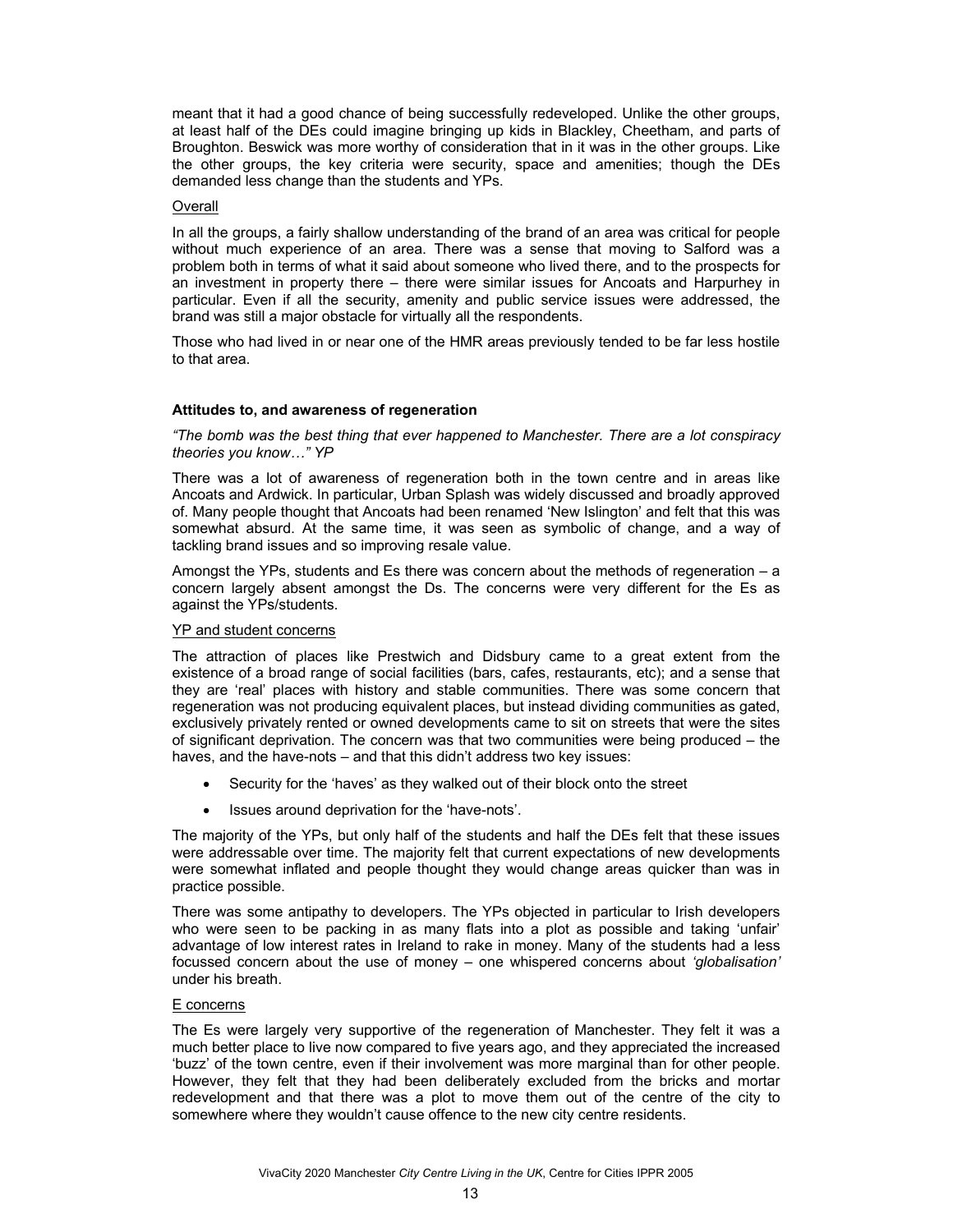#### D concerns

The Ds were probably the most positive about the regeneration of Manchester. They felt that their city-centre-living would draw to a close when they had children, but in the mean-time they felt surprised and pleased that they could afford the lifestyle they had right in the heart of a town as prosperous and big as Manchester.

There was some concern amongst a minority that crime had not actually been reduced in regenerated areas like Hulme, but instead the gangs had just been managed so as to reduce their impact on incomers – people on the estates were felt to be little better off.

## **Conclusion**

The consensus in all the groups was that bricks and mortar was not going to be enough for the HMRs. The key issue was security, but provision of local amenities is key, as is the quality and availability of public services like schools and doctors. More nebulous, but significant concerns were around the brands of the areas; and for the YPs and students in particular, a sense of stable community.

Moving out of the city centre was just as much a lifestyle choice as moving in. People expected to choose to leave the town centre when they wanted to settle down in life. After having kids, they felt they would want to move to places that facilitated and symbolised the mature (but still aspirational) lifestyle that they wanted to bring their children up in. For the respondents, this meant moving to houses with gardens, ideally in established and stable communities like Prestwich or Didsbury. Further, once people had children, they felt there was little point living somewhere where it is easy to go out, because they did not expect to be able to go out much anyway.

The HMR areas (with the possible exception of Blackley and perhaps Cheetham) at present symbolise a different, more complex and strife-ridden lifestyle than they want – though this effect was much less strong where people had some experience of living in one of the areas. The rational benefits of bigger homes in those areas are very weak against these concerns, particular when balanced against the rational dis-benefits of more distant suburban living in general (the need to drive to work or take public transport, lack of choice of social activities within walking distance, etc). When combined with the rational dis-benefits of these particular areas as they are currently perceived (high crime, poor public services, few amenities) price becomes a very weak incentive to move there.

For the YPs (who are able to afford to live in areas like Prestwich or even Didsbury), it is hard to identify reasons that would make them choose to live in the HMR areas once they have children. It appears that attitude to risk changes markedly when people have children. For the DEs of a similar age, a couple of the HMRs were more appealing as places to bring up children.

While people are single or living with a partner, city centre living is much more appealing, and there was much interest across all the groups in staying in the town centre. That said, they could see little point in moving to any of the HMRs apart from Ancoats, because they were felt to be too far away to offer the real benefits of city centre living.

> James Morris Research Fellow, ippr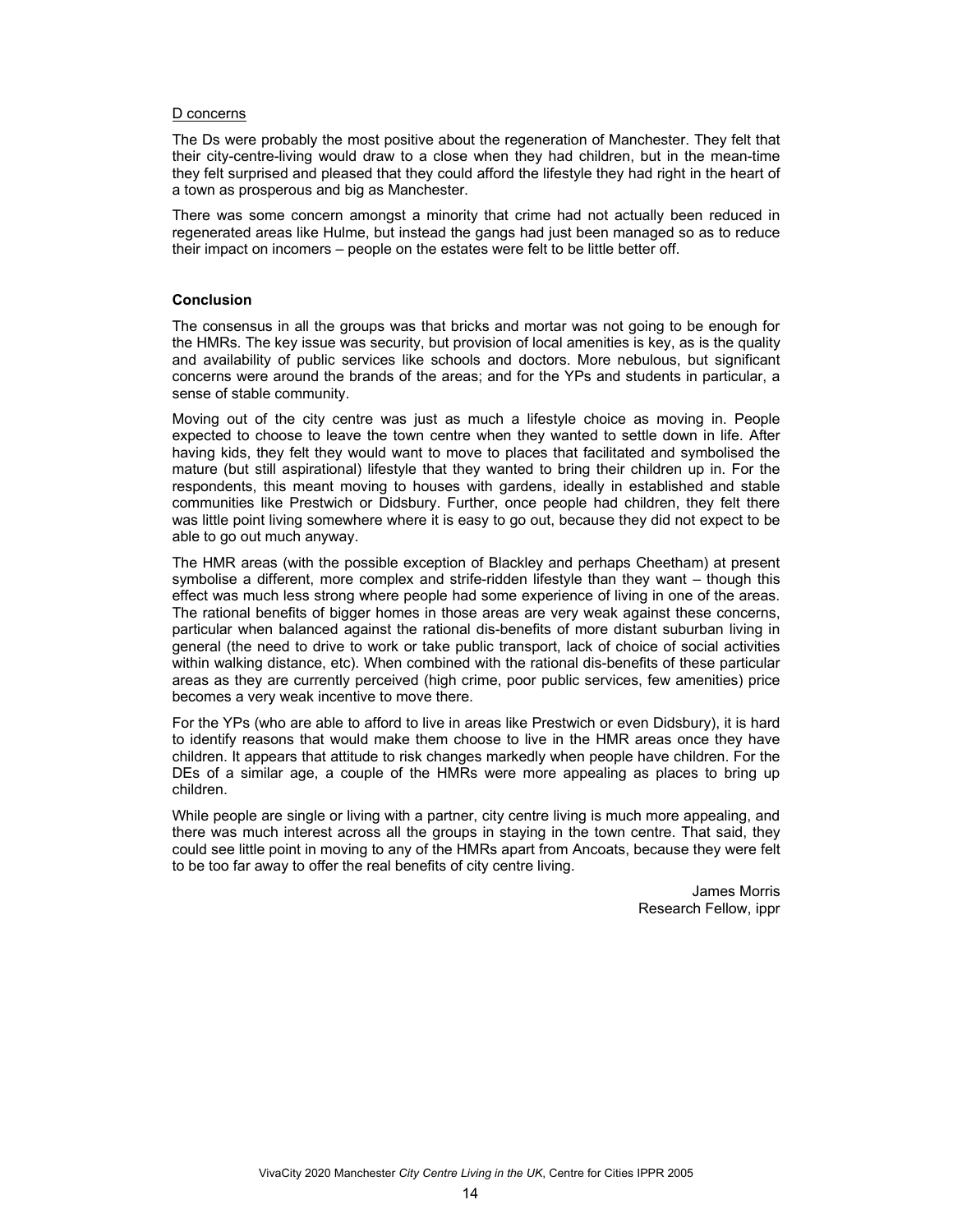## **What is your postcode?**

| .               | .<br>---------  |                |                 |     |                 |                 |                 |                 |
|-----------------|-----------------|----------------|-----------------|-----|-----------------|-----------------|-----------------|-----------------|
| <b>Students</b> | M14             | M <sub>1</sub> | M <sub>15</sub> | M14 | M <sub>15</sub> | M <sub>15</sub> | M <sub>1</sub>  |                 |
| ΥD              | M <sub>15</sub> | M <sub>3</sub> | M1              | M4  | M4              | M4              | M <sub>15</sub> |                 |
| DE              | M4              | M4             |                 | M4  | M <sub>3</sub>  | M <sub>1</sub>  | M <sub>3</sub>  | M <sub>18</sub> |

## **How long do have you lived where you live?**

| <b>Students</b> | week    |                    |         | 2 years  |                    |                | 2 years            |  |
|-----------------|---------|--------------------|---------|----------|--------------------|----------------|--------------------|--|
|                 |         | months             | month   |          | weeks              | months         |                    |  |
| ΥP              | 2 years | 3 years            | 3 years | 1⁄2 vear | $\frac{1}{2}$ year |                | vear               |  |
|                 |         |                    |         |          |                    | weeks          |                    |  |
| <b>DE</b>       | 2 years | $\frac{1}{2}$ vear | vear    | 2 years  | $\frac{1}{2}$ year | $2\frac{1}{2}$ | $\frac{1}{2}$ year |  |
|                 |         |                    |         |          |                    | vears          |                    |  |

## **Where did you live before?**

| <b>Students</b> | Fallowfield |         | Fallowfield Fallowfield | Denton    | Fallowfield | Fallowfield | Burv   |
|-----------------|-------------|---------|-------------------------|-----------|-------------|-------------|--------|
| ΥP              | City        | Worsley | Choriton.               | Prestwich | Prestwich   | Chorlton    | London |
|                 | cente       |         | Sheffield               |           |             |             |        |
| DE              | Prestwich   | Dundee  | Prestwich               | Burv      | Scunthorpe  | On the      | City   |
|                 |             |         |                         |           |             | streets     | centre |

|                   | Semi-<br>detached<br>house | <b>Flat in</b><br>purpose<br>built block | <b>Flat in</b><br>converted<br>block | Other    |
|-------------------|----------------------------|------------------------------------------|--------------------------------------|----------|
| <b>Students</b>   |                            |                                          |                                      |          |
| <b>Young Pros</b> |                            |                                          |                                      |          |
| Low income        |                            |                                          |                                      | (street) |

|                 | <b>Rent from</b><br>private<br>landlord | <b>Rent from</b><br>social<br>landlord | <b>Rent from</b><br>university | Own<br>home and<br>still<br>paying<br>mortgage | Own<br>home and<br>have paid<br>mortgage | <b>Other</b>                |
|-----------------|-----------------------------------------|----------------------------------------|--------------------------------|------------------------------------------------|------------------------------------------|-----------------------------|
| <b>Students</b> | 6                                       |                                        |                                |                                                |                                          | 1 (rent<br>from<br>parents) |
| YP              |                                         |                                        |                                | 5                                              |                                          |                             |
| <b>DE</b>       | 4                                       | 3                                      |                                |                                                |                                          | 1 (live on<br>street)       |

|            | Own a car | Don't own a car |
|------------|-----------|-----------------|
| Students   | ∽         |                 |
| VD         | ∽         |                 |
| Low income |           |                 |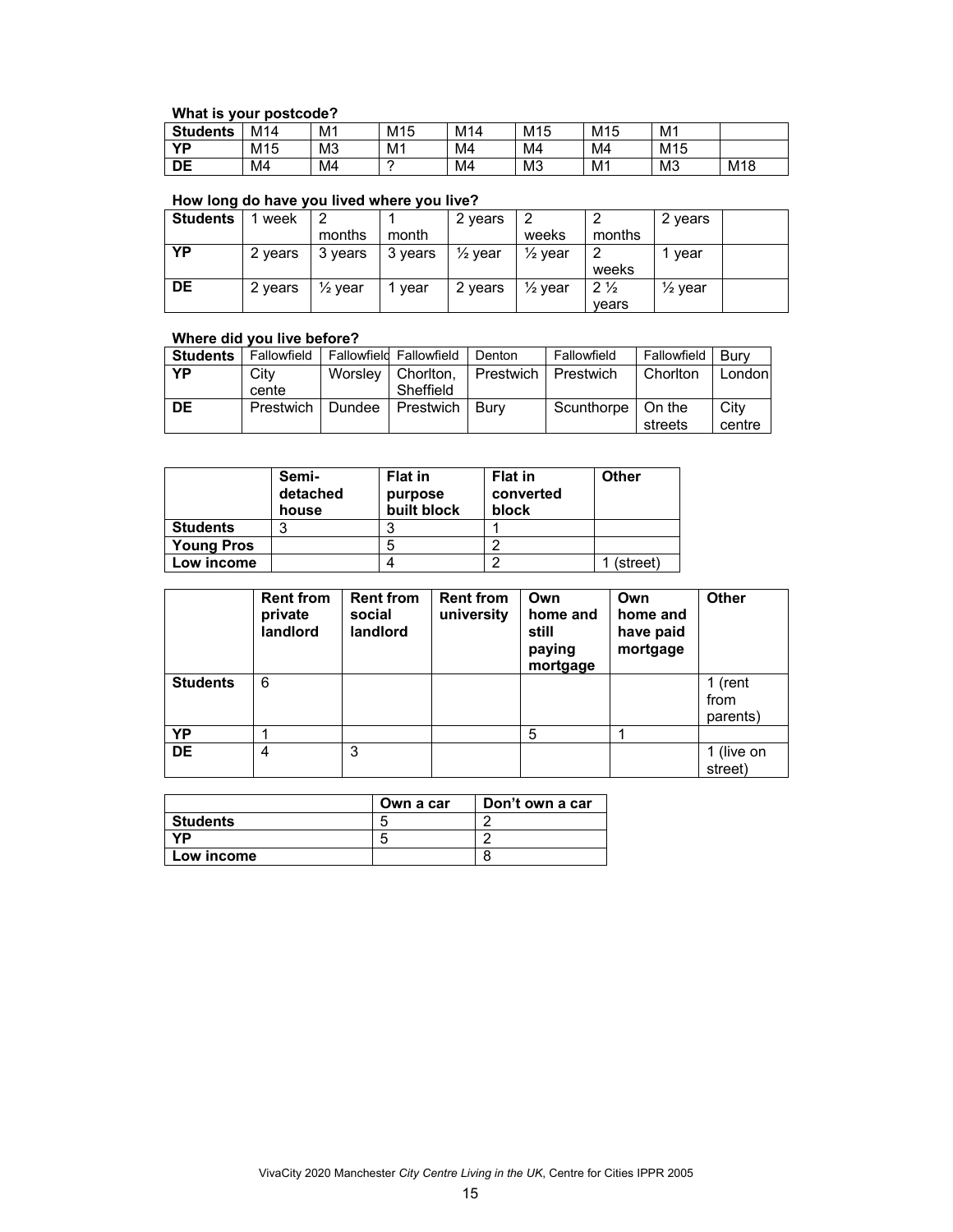## **What do you think about the area you live in?**

|          | Love living<br>round here | Like living<br>round here | Don't mind<br>living round<br>here | Don't like | Hate |
|----------|---------------------------|---------------------------|------------------------------------|------------|------|
| Students |                           |                           |                                    |            |      |
| YPs.     |                           |                           |                                    |            |      |
| )Es      |                           |                           |                                    |            |      |

## **What do you think about the street you live on?**

|                 | Love | ∟ike⊹ | Don't mind | Don't like | Hate |
|-----------------|------|-------|------------|------------|------|
| <b>Students</b> |      |       |            |            |      |
| YPs             |      |       |            |            |      |
| <b>DEs</b>      |      |       |            |            |      |

### **What do you think about the home you live in?**

|                   | Love my  | Like mv  | Don't mind  | Don't like  | Hate my  |
|-------------------|----------|----------|-------------|-------------|----------|
|                   | building | building | my building | my building | building |
| <b>Students</b>   |          |          |             |             |          |
| <b>Young pros</b> |          |          |             |             |          |
| <b>DEs</b>        |          |          |             |             |          |

## **How long do you think you will live in the centre of this city? (years)**

| Students   | ົ  | э  |    | 5. ا     |           |       |    |
|------------|----|----|----|----------|-----------|-------|----|
| Young      | .5 |    | DK | ¼        | 10        | DK    | DK |
| pros       |    |    |    |          |           |       |    |
| <b>DEs</b> |    | DK |    | As long  | 3 ('til I | weeks |    |
|            |    |    |    | as       | marry)    |       |    |
|            |    |    |    | possible |           |       |    |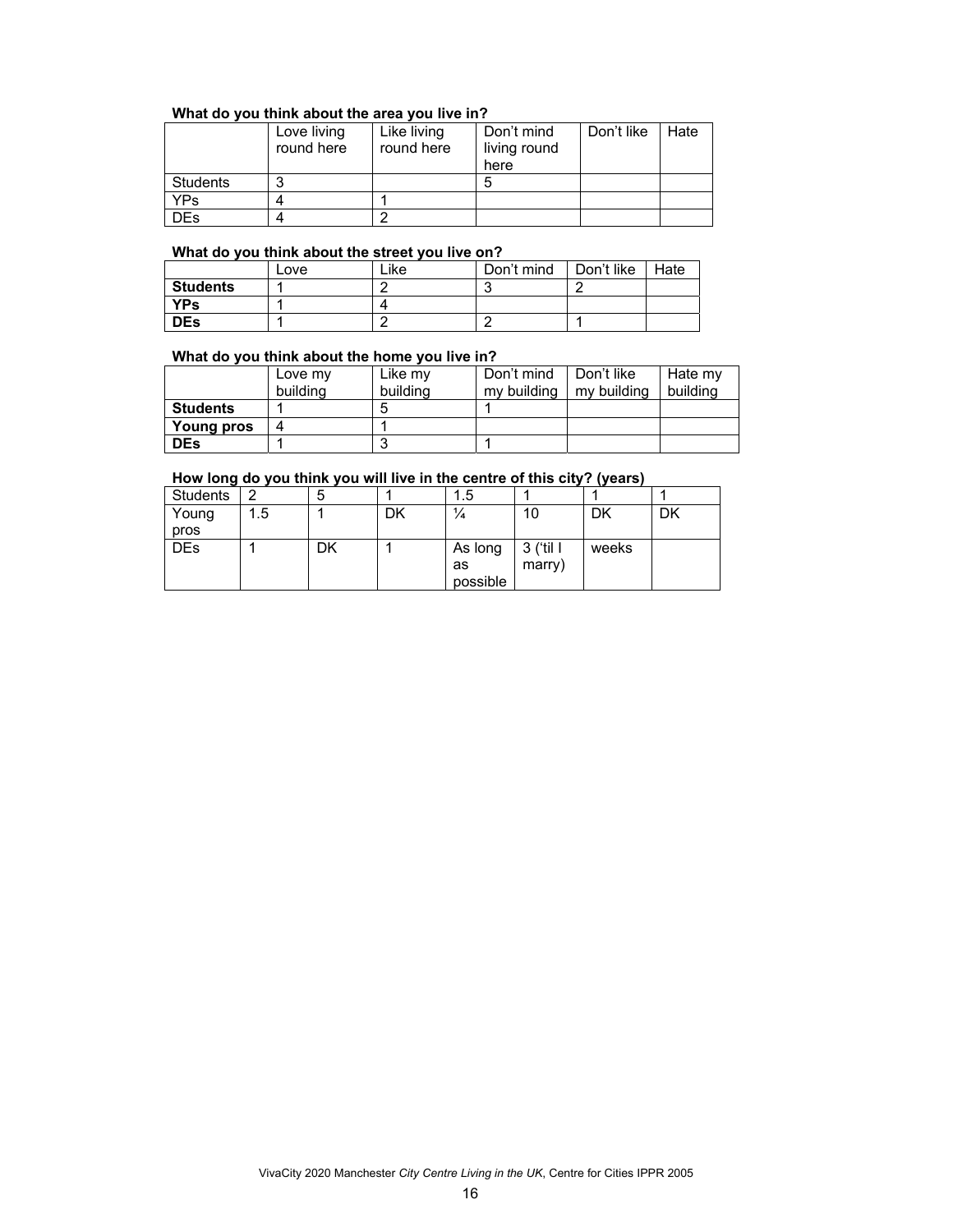#### **Respondents**

The group was well recruited. There were an even mix of Manchester-area natives (from Prestwich and Bury) and non-Mancunians (from Somerset, London, Rochdale and the Wirral). The group was ethnically mixed, (with four white respondents (one of whom was half-french), two of south Asian origin, and two of Afro-Caribbean origin). Two lived in homes purchased for them by their families, while the rest rented. All respondents had lived in Manchester for at least a year. The majority of respondents were at Manchester Met (this reflects the quota on respondents brought up in the Manchester Area as Manchester Met has a higher proportion of students who fit this criterion), though there was also a medical student studying at Hope hospital, and an architecture student from Manchester University.

#### **What do people do in the town centre?**

*"You can go out at night, walk home, then in the morning it's a short walk to university or work or whatever"* 

This group of students were absolutely typical of students we have found elsewhere. The city centre is the focus of their social life, and their social life is the focus of their life.

They felt that there is a good range of options for nights out, and a good range of restaurants. They tended not to go out in the city centre on Friday or Saturday nights as prices went up and the atmosphere in bars and clubs was less friendly than the student dominated week nights. Instead they would either stay in, or see friends in Fallowfield or other student areas. Those who worked tended to work at weekends, and so went to bed earlier on Friday and Saturday nights so they could get up for work. There was some dissatisfaction with the fact that it is hard to go out for a quiet drink after midnight, and very hard to go out at all after 2am. They were aware of changing licensing laws and, led by a respondent who had just spent 6 months in Barcelona and one who spent a lot of time in Paris, they were hoping for (but not expecting) change in the next couple of years.

A couple of the students who were brought up in Manchester tended to go out with friends who lived and worked in the city rather than with students.

*"You can get a good outfit quite cheaply, or if you want to spend a bit more there's Selfridges"*  They were very satisfied with shopping options in Manchester. A couple of respondents were very into their clothes and particularly liked the boutiques in the Northern Quarter. Others appreciated the range of price options – from Primark and H&M through to Selfridges and Harvey Nichols. The majority did their food shopping in Tesco or Sainsbury Metro stores. Only one respondent regularly shopped out of town – the medical student who passed a large superstore on the way to the hospital. Despite the relatively high car ownership (5 of the 8 owned a car), the others only shopped out of town occasionally. This is in part because a couple of the car-owners were Manchester natives who kept their cars out of the city centre.

None of the respondents were registered to doctors or dentists in the town centre – instead all were registered at their family homes. Two of the eight worked in retail in the city centre, while one went home to Rochdale at weekends to work there.

#### **Why live in Manchester?**

The Manchester 'natives' chose to stay in Manchester out of a desire to stay close to their families and their network of friends. They were used to living in a big city, and did not want to go somewhere smaller. A couple had considered London but felt it was too large and too expensive to deliver a good student experience.

The students who came from outside Manchester were attracted by their specific courses (Hope Hospital, a specific course in fashion buying, the architecture course) and the vibrant life of the city. The respondent from London had wanted to move away from home, but wanted somewhere that could offer a similar level of social and other opportunities.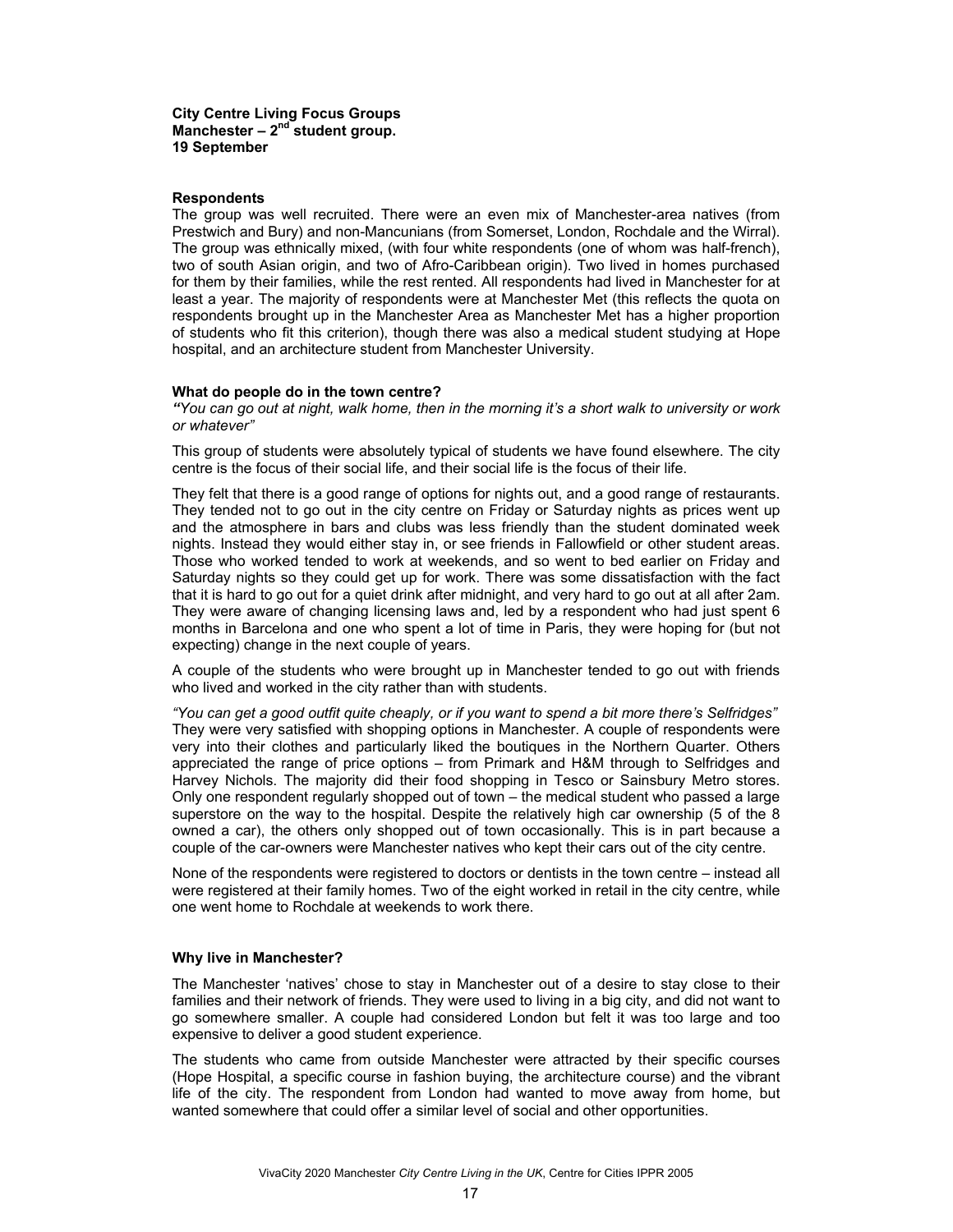#### **Why live in the centre of Manchester?**

*"If you want to live the typical student life, you go to Fallowfield. If you want something a bit better you live in the city centre."* 

*"I don't know why people live in Hulme. You only save £50 a month, but you'll spend some of that on bus fares and it's not a good area"* 

*"It sounds weird, but I think the buildings are better in the centre"* 

Like other city-centre residents, the most significant factor was convenience; in particular for socialising. The vibrancy of city centre living was also very important. People felt that there student dominated districts like Fallowfield also offer a sense of vibrancy, but that this was less sophisticated. There was also a strong sense that the city centre is safer than Hulme and Fallowfield, though not as safe as some of the areas that respondents came from originally. The main crime people were concerned about was mugging – people felt that they were relatively unlikely to be burgled and that much of the drunken violence on the street could be avoided.

Other, less important, benefits of living in the city centre rather than other student areas included proximity to university and higher quality of buildings.

#### **Do they plan to stay in Manchester?**

The respondents were very satisfied with Manchester life, however all the students who came from outside the area expected to leave. The medical student and the fashion-buying student expected to leave to pursue job opportunities. The respondents from Rochdale and London expected to go back to the areas they came from because they wanted to go back to places they felt at home in.

The Manchester natives all felt that they would probably stay in Manchester for most of their lives, largely for the same reasons that kept them in Manchester as students – Manchester feels like home.

#### **Do they plan to stay in the city centre?**

*"I was brought up in a suburb. It wasn't the countryside but I could ride my bike around. I would my child to be able to do that"* 

*"It would be good for them [children] to live in a city to toughen them up. Some people on my course are from the countryside and they all got mugged in the first year. Talking on their phones down dark allies. You don't do that if you are brought up in a city"* 

*"To be honest, it's a bit selfish of the parents to bring their children up in a city centre"* 

*"I don't mean to be funny, but you want them [children] to be able to go to the shops without tramps everywhere"* 

*"If you don't mind never knowing your neighbours then it's okay. In the city people move all the time"* 

The usual concerns about long-term city centre living arose. People saw it as a phase that was ideal for single life but unsuitable for family living. They felt that children would lack space both in and around the home and in parks and in the streets, that it would be noisy and chaotic, that there would be constant risk of crime, that communities would be unstable, schools poor, and so on.

There was a little more optimism amongst a couple of respondents who had spent time in Barcelona and New York. They felt that in the long term, city-parks and other facilities might be built and it just might make a difference, but that difference was for someone else, not them.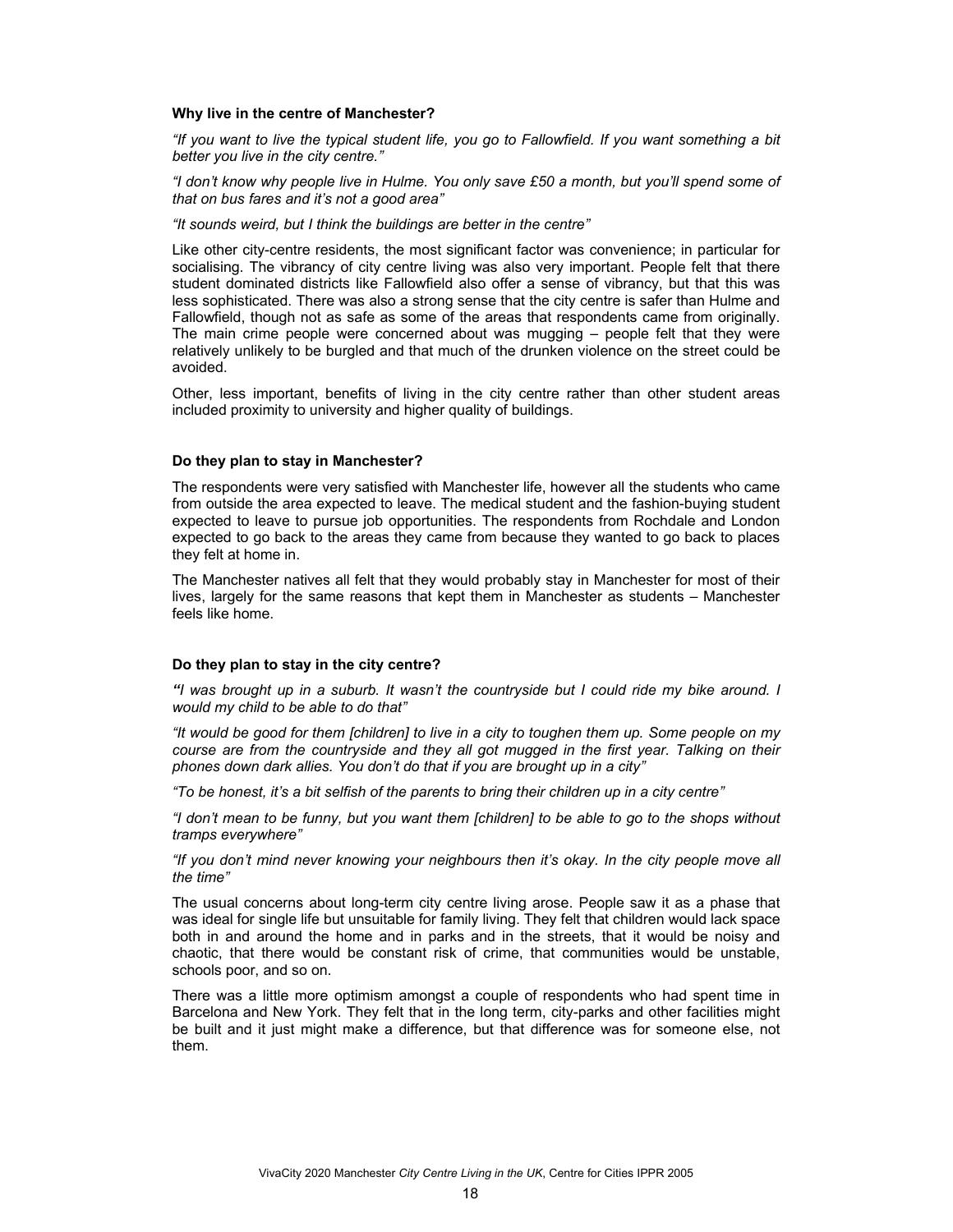### **What about the HMR (Housing Market Renewal) areas?**

The response to the HMR areas was in line with previous groups. Respondents from out-oftown had few associations with several of the areas (esp Gorton and Bewick). Those from the city were aware of improvements in some areas, esp Hulme, and Salford Quays (but not Salford as a whole) and to a lesser extent Ancoats.

- Salford as a whole was seen as a very unattractive place to live, largely because of crime and low environmental quality; however the Quays were seen as desirable.
- While most were very negative about Ancoats (and like the previous groups picked out a club called Sankey's as a particular den of iniquity), one saw it as an up and coming area as old buildings are refurbished.
- Having rejected living in Hulme already, the students were loathe to consider living there. That said, one was moving in that direction as his father had bought him a house there ten years ago. He was very pleased to have it (it had gone up in value by £93 000), but would not have moved there otherwise.
- Gorton and Bewick were not recognised as place names by all the Manchester natives, let alone the incomers. However, those that did recognise the names saw them as particularly un-pleasant, crime-ridden areas that do not offer the lifestyle people enjoyed in the city centre.

The only reasons people could think for living in the HMR areas were financial, and these focussed on Ancoats, Hulme and Salford. Some felt that one should get on the property ladder as soon as possible and so it was worth compromising living standards to buy in these areas earlier than would otherwise be possible – especially given the general rising trend in property prices around Manchester. However, even those that proposed this reason as sufficient to live in these areas became less sure of it as they discussed it and thought more about moving away from the convenience and security of their rented property in the city centre.

## **The direction of Manchester**

The consensus was that Manchester had improved dramatically since the bombing. This view was held most strongly by the Manchester natives who have seen the city centre rebuilt. Those from outside Manchester also felt that the city is on the up. The arrival of the BBC was seen as a further step in the right direction.

While some had reservations about the Triangle and the Next building, overall the reaction to the architecture of new buildings was very positive. The main area of the city centre that people were concerned about was around Picadilly Gardens, but otherwise the centre was seen to be as safe as might be expected, to be attractive and to offer a good range of services.

### **What is your postcode?**  M3 | M1 6HP | M3 5AS | M1 5QF | M1 2AR | M1 5BB | M1 2AR | M1 5QF

#### **How long do have you lived where you live?**

| Months | months | months | months | months | months | months | months |
|--------|--------|--------|--------|--------|--------|--------|--------|

## **Where did you live before?**

| Prestwich I | Northern I |         | Prestwich   Fallowfield | I Rochdale | Fallowfield | Prestwich I | Wilmslow |
|-------------|------------|---------|-------------------------|------------|-------------|-------------|----------|
| then        | Quarter    | with    |                         | w\parents  |             | w/parents l | park     |
| Hulme       |            | parents |                         |            |             |             |          |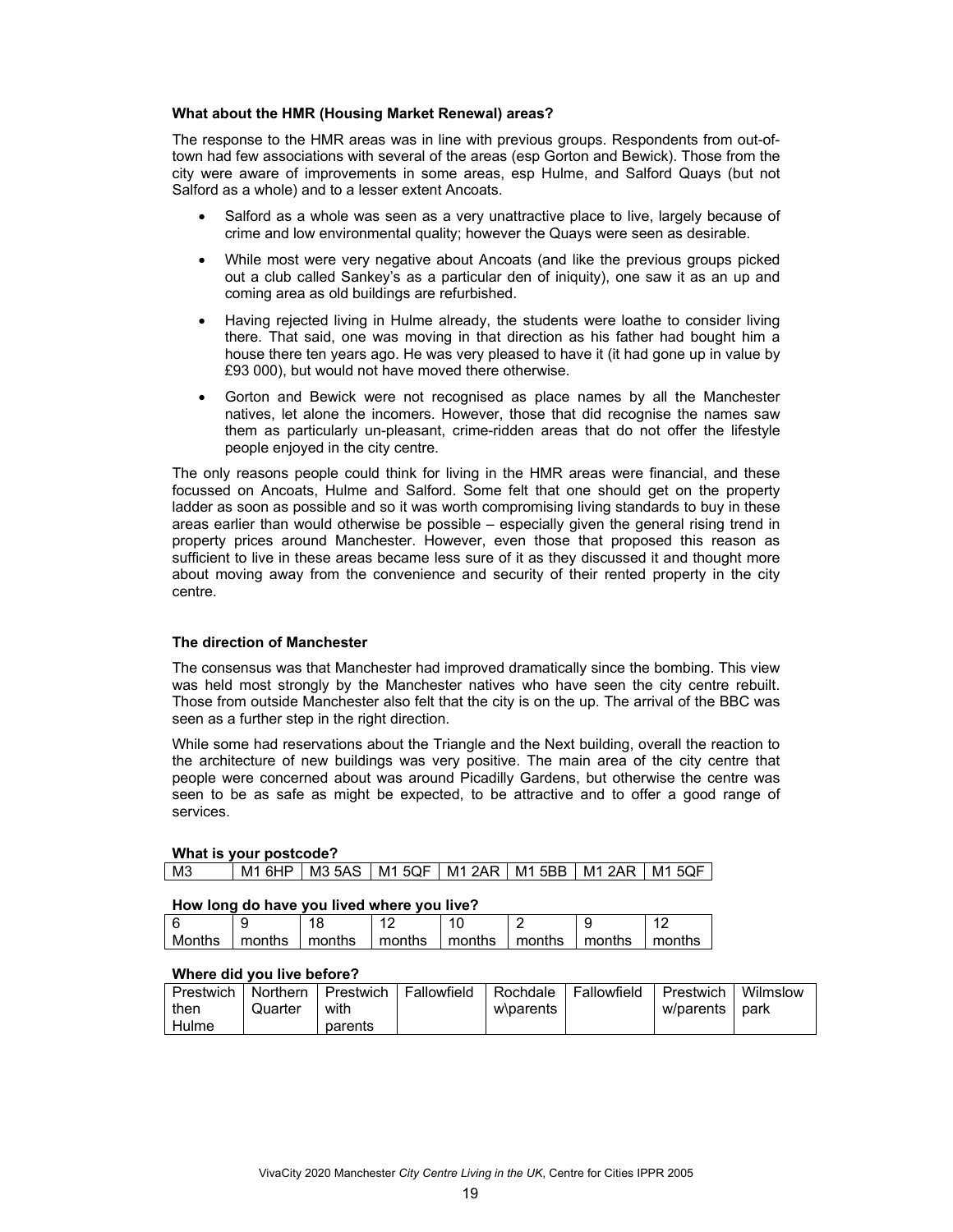| <b>Detached</b> | Semi-             | <b>Flat in</b>         | <b>Flat in</b>     | Other |
|-----------------|-------------------|------------------------|--------------------|-------|
| house           | detached<br>house | purpose<br>built block | converted<br>block |       |
|                 |                   |                        |                    |       |

| <b>Rent from</b><br>private<br>landlord | <b>Rent from</b><br>social<br>landlord | <b>Rent from</b><br>university | Own<br>home and<br>still<br>paying<br>mortgage | Own<br>home and<br>have paid<br>mortgage | <b>Other</b> |
|-----------------------------------------|----------------------------------------|--------------------------------|------------------------------------------------|------------------------------------------|--------------|
|                                         |                                        | ◠                              |                                                |                                          |              |

| Own a car | Don't own a car |
|-----------|-----------------|
|           | ື               |

## **What do you think about the area you live in?**

|          | Love living<br>round here | Like living<br>round here | Don't mind<br>living round<br>here | Don't like | Hate |
|----------|---------------------------|---------------------------|------------------------------------|------------|------|
| Students |                           |                           |                                    |            |      |

## **What do you think about the street you live on?**

|                 | Love | <br>Like | mind<br>_)on't | Don't like | Hate |
|-----------------|------|----------|----------------|------------|------|
| <b>Students</b> |      |          |                |            |      |

### **What do you think about the home you live in?**

|                 | Love my  | ∟ike mv  | Don't mind  | Don't like my | Hate mv  |
|-----------------|----------|----------|-------------|---------------|----------|
|                 | building | building | my building | building      | building |
| <b>Students</b> |          |          |             |               |          |

## **How long do you think you will live in the centre of this city? (years)**

|                 |                                             |      |           |        |     | $\cdot$ |        |       |
|-----------------|---------------------------------------------|------|-----------|--------|-----|---------|--------|-------|
| . .<br>Students | Always<br>around<br>Man., but<br>maybe just | 3yrs | $3-4$ vrs | 4-5yrs | 1vr | 2yrs    | always | 2 yrs |
|                 | outside or<br>back at<br>home               |      |           |        |     |         |        |       |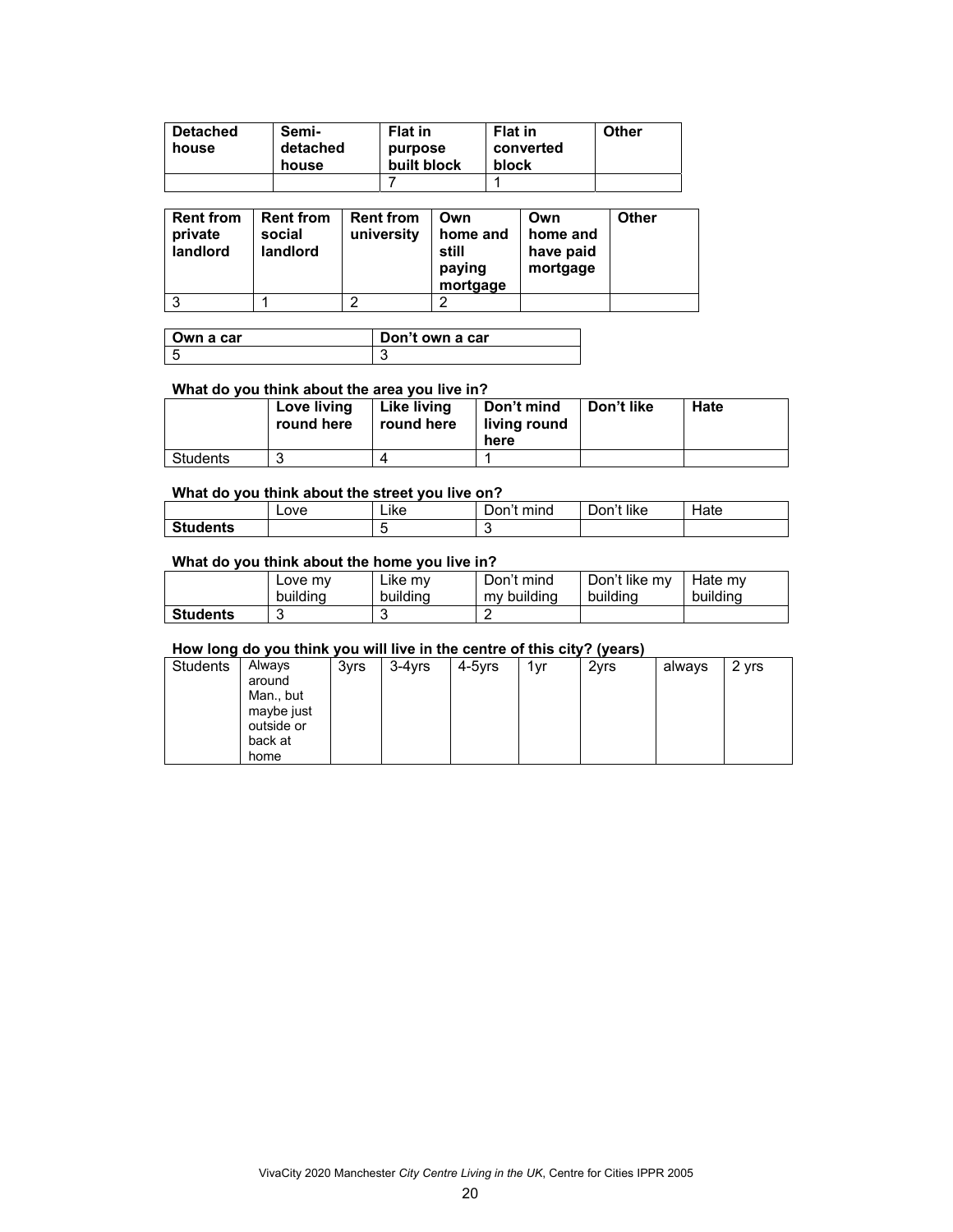## **Executive summary of focus groups 24 Aug 2005**

This summary note outlines the key similarities and differences between population segments and cities across the 9 focus groups and 4 in-depth interviews conducted. Attached are the individual notes for each city, which provide a more detailed description of the issues in each city.

## **Key Similarities between groups and cities**

Perhaps the most striking thing about the groups was the wide-ranging consistency of opinion between different population segments and cities on a range of key issues:

- **CCL is seen as a phase**. Virtually every respondent in every group felt that it was a fantastic way to live as a young single person; and a deeply inappropriate way to live when you have a family and children. The key issues around children were:
	- o Lack of space especially play space both within a property and in terms of parks
	- o A chaotic, dirty and noisy environment
	- o A sense that living in flats is not 'the done thing' for families
	- $\circ$  Issues around convenience, especially of parking, and dealing with larger volumes of shopping
	- o Issues around access to public services (especially in Manchester)
- **Children were the critical trigger for moving out of the city centre**, but there were also significant numbers of respondents in each social segment and each city, who felt that they would want a more sedate lifestyle before they had children. Areas like Lark Lane in Liverpool, the West End or Broughty Ferry in Dundee and Didsbury in Manchester were particularly attractive to these people – though only the students and YPs thought they could afford to live there.
- **The most attractive aspects of city centre living are convenience and 'the buzz'**. Convenient access to work, shops, and socialising was a very rational benefit of city centre living – it meant that people didn't have to waste time travelling and could be very spontaneous in deciding how to plan their days and weeks. The sense of 'buzz' was a more emotional benefit; people enjoyed 'being at the heart of things'. While the rational benefits of convenience were universal, the emotional benefit around 'buzz' differed from place to place. Virtually every respondent in Manchester (including Es living in temporary accommodation) had a sense of buss. It was nearly universal for people in Liverpool (it was weakest amongst some of the DEs). In Dundee, it was only really felt by people originally from very rural areas and some of the students; while many respondents thought that Dundee lacked social vibrancy.
- **There are three key issues for inner-urban fringe areas** (HMR areas in Liverpool and Manchester):
	- 1. **Security**. The HMR-type areas are largely ranked by possible residents in terms of perceived levels of crime and anti-social behaviour. Several areas in each city were considered to be essentially no-go areas.
	- 2. **'Walkability'.** Being able to walk home from a night out in a city's most vibrant areas is the defining feature of a city-centre-living lifestyle. HMRs that cannot offer this cannot compete with the city centre on the basis of offering that lifestyle.
	- 3. **Facilities for children.** City centre living was a lifestyle choice, and children are seen as a contradictory lifestyle choice which brings different priorities. In particular, being in walking distance of the city centre stops being seen as a particular benefit. Instead, distance is measured through the lens of time at the wheel of a car and it makes little distance if the area is a 5 minute drive or a 15 minute drive from the city centre. Inner-urban areas have to compete against suburban areas (which generally offer more child-friendly amenities and properties – bigger gardens, more parks, perceived better GPs, etc). This means that even the most attractive inner-urban areas – like Hope St – are relatively unattractive for people considering children.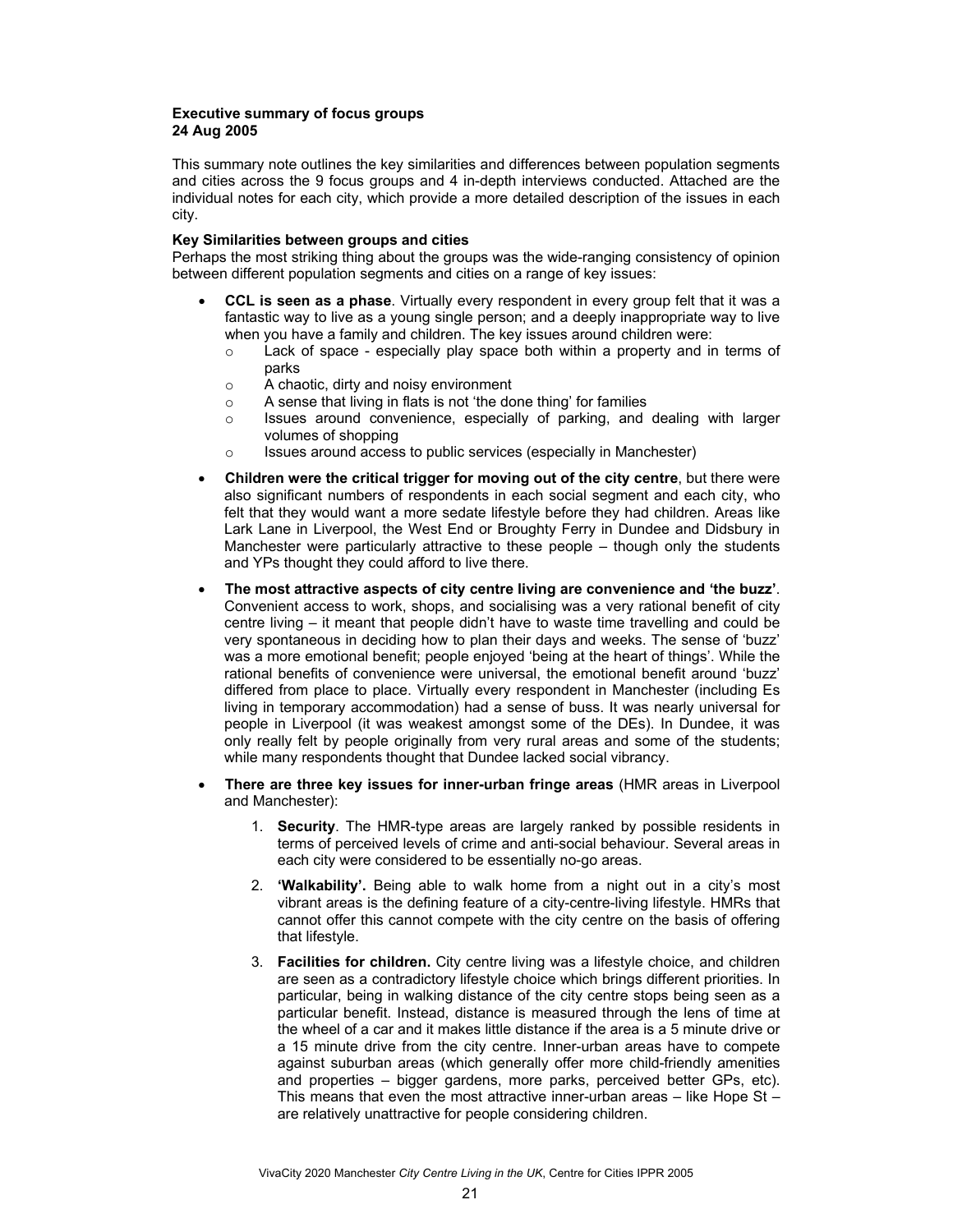- The HMR-type areas we looked at were very different one from another, but there were some **key themes around what makes an area attractive**:
	- o **Housing stock**. In general, older, characterful buildings with large rooms and, ideally, outdoor space, were the most attractive sorts of properties. Several of the HMRs had such properties.
	- o **Proximity to a very desirable area** with good, but relatively sedate nightlife. The most attractive HMRs were in Liverpool – either Canning and Hope St which is itself a vibrant area; or areas near Lark Lane. The West End of Dundee and Broughty Ferry had similar benefits.
	- o **A sense of community**. The area needs to have working shops, public services and so on; but also benefits where people have a sense that life is not fractured and you can know your neighbours.
- **Experience of living in an HMR-type area reduced the barriers to that area.** This was not entirely universal, but was a robust pattern. People who had lived in a particular area tended to see that area as more secure than people without that experience. That said, most of these people had actively chosen to leave the areas, and were loathe to go back. Further, there was no 'halo' effect – living in one HMR area reduced fear of that area, but not of other HMR areas.
- **Bigger was rarely seen as better.** The students, DEs and most of the YPs compared their city favourably to larger cities (esp London). They all thought their city was easier to go out in, more friendly and more fun.
- **Respondents felt that their city was 'on the up'**. However, there was universal concern about deprived areas surrounding the city centres. People felt that regeneration had not helped those areas sufficiently (though there were exceptions in Liverpool and Manchester), and was too focussed on housing stock rather than people.
- Virtually everyone thought that city centre living prompted them to spend more on going out.
- There was very little tension between groups in all the cities  $-$  though there was some concern about people from outside the cities buying up property, especially in Liverpool and Manchester.
- Most of the HMR areas suffered from a brand effect over and above the rational concerns people had. Respondents were often aware that they were objecting to a place for brand reasons (for example Southsiders rejecting the North side of Liverpool), but this did little to attenuate the rejection.

## **Differences between cities**

- While people in Liverpool and Manchester thought they lived in 'big cities', and were attracted by the diverse range of options that big city living brings; people in Dundee felt that they lived in something more like a 'large village'. While for some in Dundee this was a problem, for others it was boon – they did not want the complexity of bigger-city life.
- Half of the students and most of the YPs in Manchester assumed that a suitable job would become available in the city, and that they could happily stay in the Manchester area indefinitely from a career point of view. In Liverpool, this attitude was much less widespread and people felt more likely to have to leave Liverpool. In Dundee, people assumed that outside certain very specific industries, it would probably be necessary to leave Tayside at some point (though they might return). The low income groups had similar views about the availability of jobs, but placed less emphasis on their job.
- Mancunians were the most confident about their city. Many people from Dundee and Liverpool felt that their cities had negative images which were exaggerated but justified.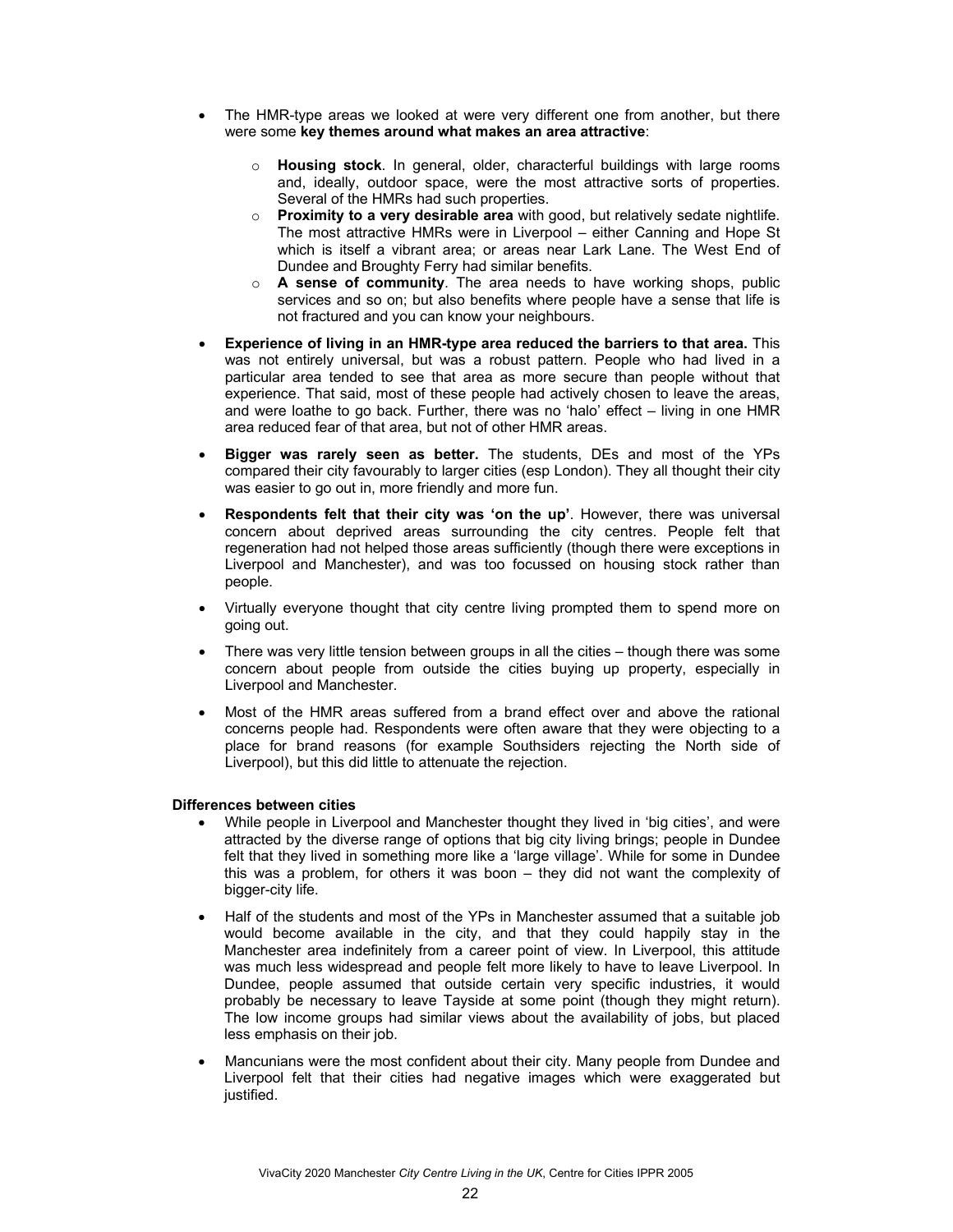• City-centre redevelopment in Manchester was seen to be a virtually unqualified success. However in Dundee and Liverpool there were big questions over the architecture, with concerns in Liverpool about it being identikit, and in Dundee about it being outlandish.

### **Differences between groups**

- While YPs are indifferent or slightly hostile to the presence of students in an area outside the city centre that they are considering living in; low income respondents saw students as a good thing. They felt that they made areas safer. This is in part because the YPs and the DEs were considering different sorts of areas.
- YPs were the most likely to have cars and do the bulk of their food shopping weekly in large supermarkets
- Students were the group who felt least likely to stay in the city they were living in long term, but they expected to live in the city centre the longest.
- The low income groups were the warmest to the HMR areas especially areas they had experience of living in. However they tended to have deeply entrenched negative views about some of the areas.
- The Ds, and especially the Es, were far less likely to have actively chosen city centre living. Instead, they were often either brought up in the city centre or assigned (sometimes temporary) housing there. Those brought up in the city centre were by and large the most positive about city-centre-living and the only respondents who were warm to the idea of bringing up children in the centre. Conversely, those assigned housing later in life tended to be the most negative about city centre living.
- Students were much more likely to expect to leave the city and its surroundings in the near future. The other groups by and large doubted they would stay in the centre for a long time, but did expect to stay near the city. This was clouded slightly in Dundee, where a significant proportion in all groups expected to leave Dundee soon. People expecting to leave cities, often thought that they would come back at some point.
- The DEs, and to a lesser extent the students, tended to live in parts of the city centre where they were concerned about crime; while the YPs didn't. The very centre of the cities was seen to be fairly safe, particularly in Manchester and Liverpool.



Study area (Nathan & Urwin, 2005)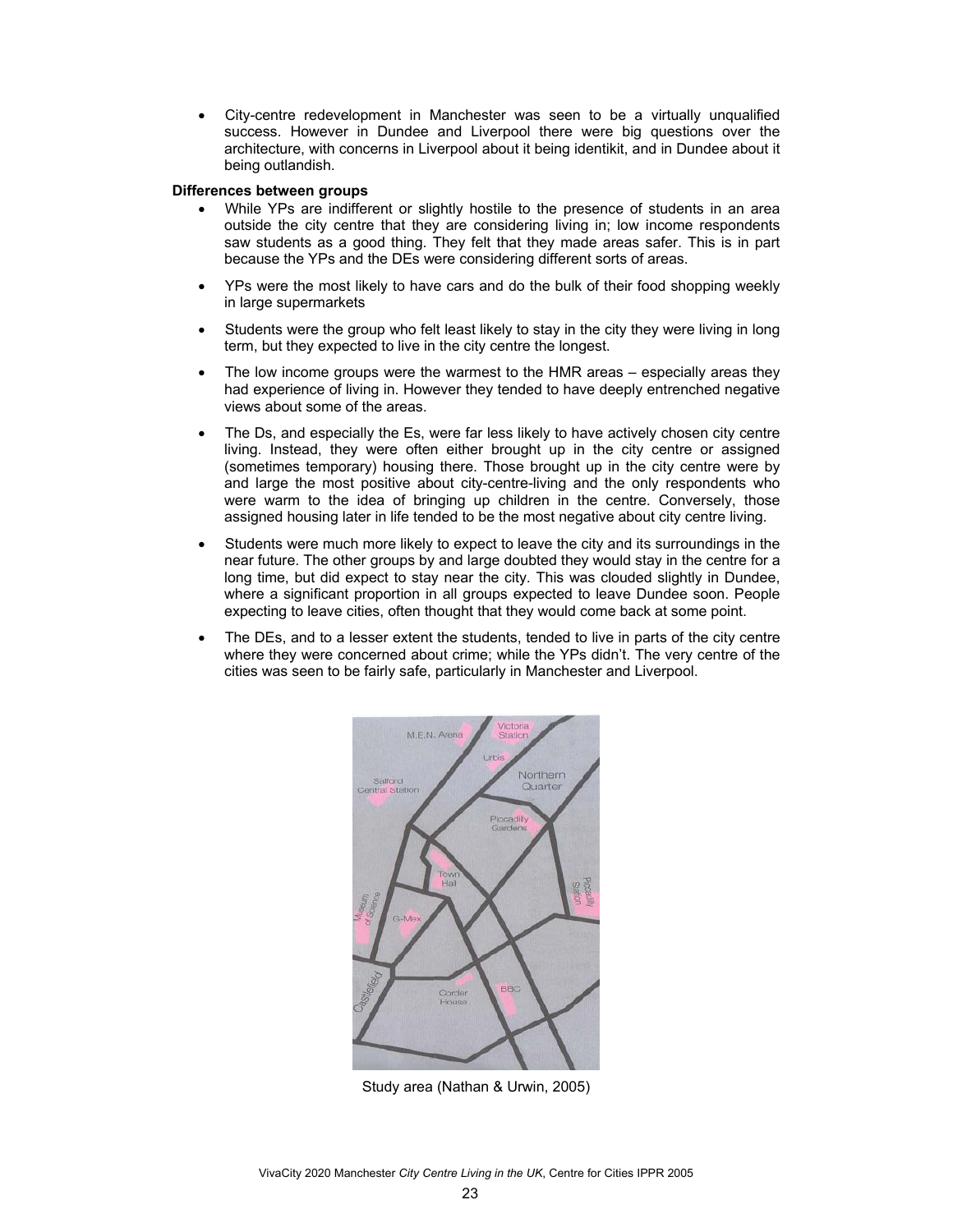## **Bibliography**

Beyonon, H., Elson, D., Howell, D. Peck, J. and Shaw, L. (1993) *The Remaking of Economy and Society: Manchester, Salford and Trafford 1945-92.* WP1 University of Manchester, Manchester International centre for Labour Studies

Bibby, P. (2006) Measures of Density: A Note. Sheffield University

Cochrane, A., Peck, J. and Tickell, A. (1996) 'Manchester plays games: exploring the local politics of globalisation', *Urban Studies* 33: 1319-36

DTI (1989) *A History of Regional Industrial Policy*. Manchester, DTI North West Regional **Office** 

DTZ Pieda Consulting (1998) *City Centre Residential Property Markets* [**Manchester**, Birmingham, Newcastle, Nottingham, Leeds]

Fairweather, E. (1991-4) *The 'Before' and 'After' Household Survey and Impact of Metrolink* – Metrolink Impact Study Working papers No. 5-11 (3. Office Development & 7. Retailing in Greater Manchester, with C.M.Law), University Of Salford

Haslam, D. (1999) *Manchester England: The Story of the Pop Cult City*. London, Fourth Estate

Hobbs, D., Hadfield, P., Lister, S. and Winlow, S. (2003) *Bouncers: Violence and Governance in the Night-Time Economy*. Oxford, Oxford University Press [**Manchester case study**]

Holden, A. (2002) 'Bomb sites: the politics of opportunity', in Peck, J. and Ward, K. (eds) *City of Revolution: Restructuring Manchester*. Manchester University Press

Kidd, A. (1993) *Manchester*. Keele, Ryburn

Kidd, A. (1996) *Manchester: Town and City Histories*, Hartnolls, Cornwall

Lambert Smith Hampton (1999) *The Effects of the Trafford Centre*. LSH

Law, C. (1992) 'Property-led regeneration in inner Manchester', in Healey, P. et al. *Rebuilding the City – Property-led Urban Regeneration*. London, Spon

Lloyd, P. (1980) 'Manchester: a study of industrial decline and economic restructuring', in White, H. (ed.) *The Continuing Conurbation: Change and Development in Greater Manchester*. Farnborough, Gower

Manchester Polytechnic (1989) *The Culture Industry, The Economic Importance of the Arts & Cultural Industries in Greater Manchester*. Manchester, Centre for Employment Research

Malone, P. (1997) 'The Mending of Manchester', *Urban Design Quarterly*, 61, January: 11-13

Marshall, W. (1994) 'Urban Design in Manchester'*, Urban Design Quarterly*, April: 18-21

MIPC (1997) *The Cultural Production Sector in Manchester: Research and Strategy*. Manchester Institute for Popular Culture, Manchester Metropolitan University

Misselwitz, P. (200 ) Manchester – City Profile, In: *Manchester: Shrinking Cities*, Berlin

Nathan, M. and Urwin, C. (2005) *City People: City centre Living in the UK*, Centre for Cities. London: ippr

Peck, J and Tickell, A. (1995) 'Business goes local: dissecting the "business agenda" in Manchester, *International Journal of Urban and Regional Research*, 19: 55-77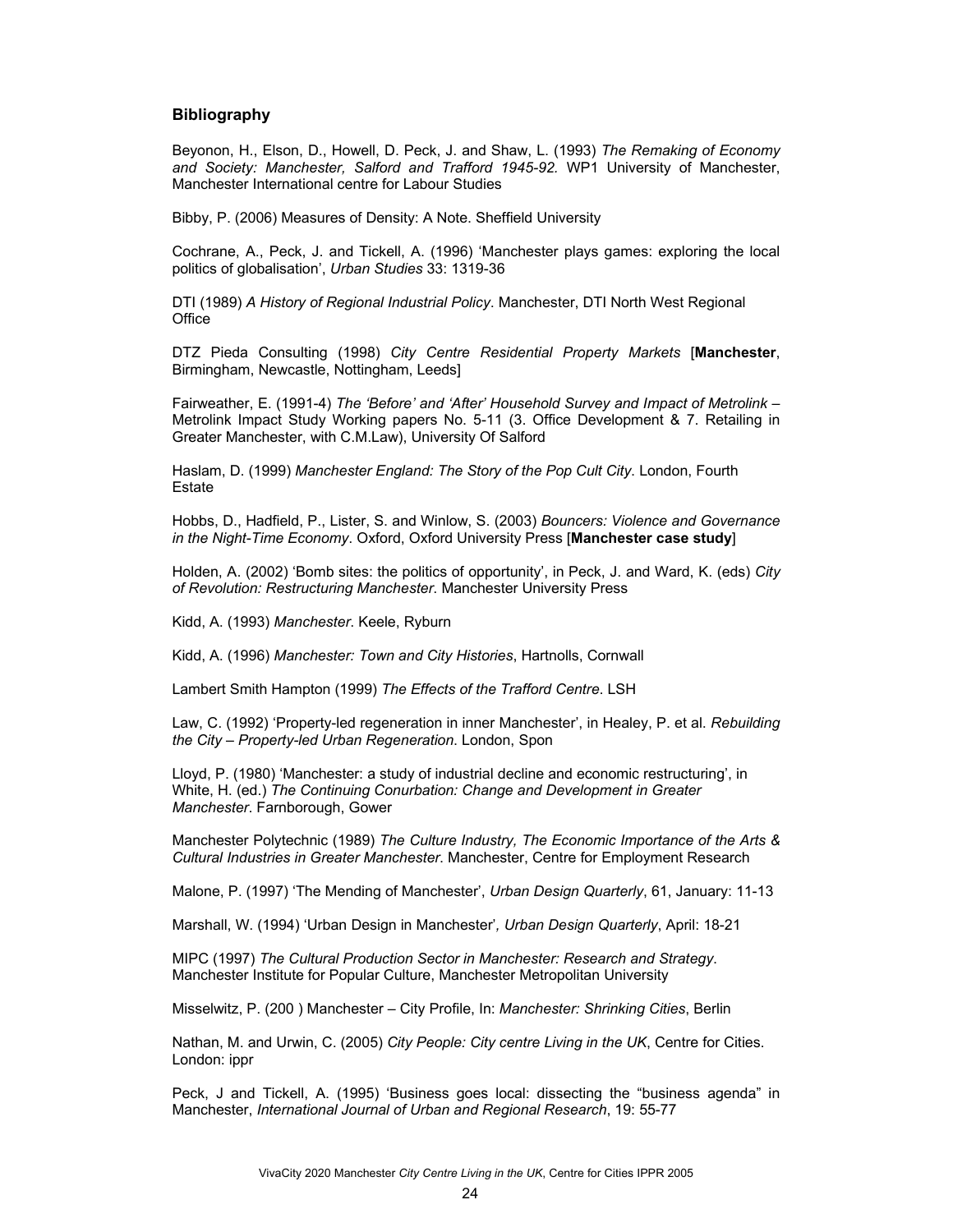Peck, J. and Ward, K. (2002) *City of Revolution: Restructuring Manchester*. Manchester University Press

Quilley, S. (1999) 'Entrepreneurial Manchester: the genesis of elite consensus', *Antipode* 32: 188-211

RIBA (2004) *Manchester - Shaping the City*. Manchester City Council

Rodgers, H. (1986) 'Manchester metropolitan planning by collaboration and consent, or civic hope frustrated', in Gordon, G. (ed.) *Regional Cities in the UK 1890-1980*. London, Harper & Row

Seo, JK. (2002) 'Re-urbanisation in Regenerated Areas of Manchester & Glasgow', *Cities* 19(2):1130-121

Syms, P. (1995) 'Piccadilly Village: a case study in regeneration', in McGreal, S. and Barry, J. (eds), *Urban Regeneration*. London, E & FN Spon

Syms, P. and Wilkinson, S. (2000) *City Centre Living: is it Sustainable?*, 'Two Speed Cities? Cities and Urban Development in the New Millennium', Regional Studies Association Conference, November: 74-77

Tickell, A. and Peck, J. (1986) 'The return of the Manchester Med: men's words and men's deeds in the remaking of the local state', *Transactions* (TIBG) 21: 595-616

Tye, R. and Williams, G. (1994) 'Urban regeneration and centre-local government relations – the case of east Manchester', *Progress in Planning*, 42:1. Oxford, Pergammon Press

Wansborough, M. & Magean, A. (2000) 'The Role of Urban Design in Cultural Regeneration', *Journal of Urban Design* 5(2), June [case study **Northern Quarter**]

Ward, K. 92003) 'The limits to contemporary urban redevelopment. 'Doing' entrepreneurial urbanism in Birmingham, Leeds and **Manchester**', *City*, 7(2): 199-211

Williams, G. (1995) 'Prospecting for gold: Manchester's City pride experience, *Planning Practice and Research*, 10: 345-358

Williams, G. (1996) 'City profile: Manchester', *Cities*, 13: 203-212

Williams, G. (1999) 'Greater Manchester' in Roberts *et al* (eds) *Metropolitan Planning in Britain: A Comparative Study*. London, Jessica Kingsley

Williams, G. (2000) 'Rebuilding the entrepreneurial city: masterplanning responses to the bombing of Manchester city centre', *Environment and Planning B* 27: 485-505

Williams, G. (2003) *The Enterprising City Centre: Manchester's Development Challenge*. London, Spon

Woodford, R. (2002) 'Life returns to heart of city' (promotion of sustainable city centre living in Manchester). Manchester, Making Planning Work feature, *Planning* 1472, 7.6.02: 11

**Manchester City Council (MCC)** www.manchester.gov.uk/planning/

(1995) *Unitary Development Plan*. Manchester, MCC

(1996) *A Guide to Development in Manchester*. Manchester, MCC

(1998) *Millennium Quarter Proposals*. Manchester, MCC

(2001) *City Pride Partnership – Economic Development Plan 2001-4*. Manchester, MCC